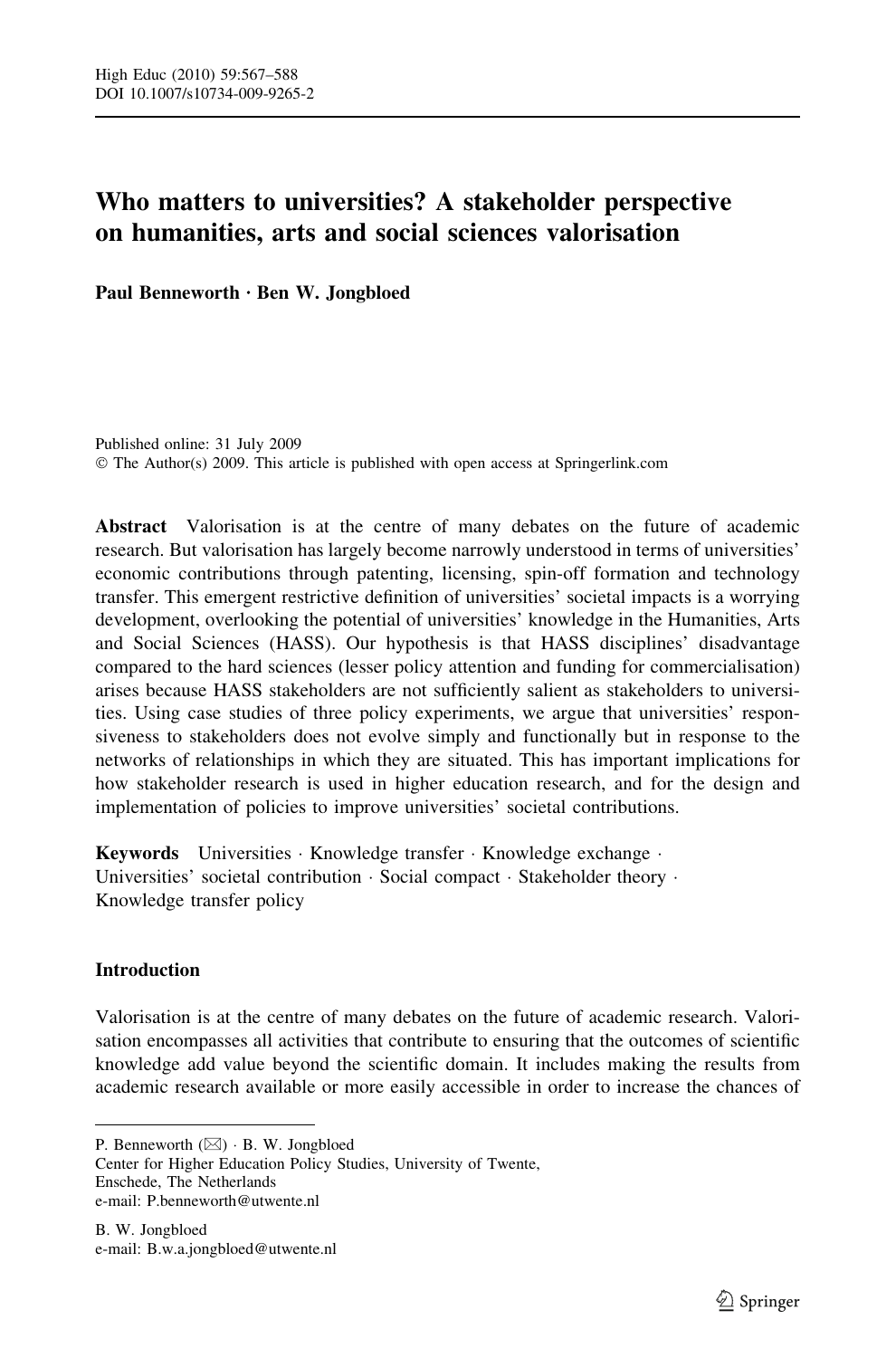others—outside academia—making use of it, as well as the co-production of knowledge with non-academic groups (cf. Bryson [2000](#page-19-0)). Valorisation is therefore broader than 'commercialisation', motivated by commercial profit in the context of an increasingly marketised academy (Slaughter and Leslie [1997](#page-21-0), [2001;](#page-21-0) Bridgman and Wilmott [2007](#page-19-0)). However, there is also an active tension between valorisation and commercialisation, with valorisation often framed as commercialisation, potentially narrowly understood in terms of universities' economic contributions, potentially overshadowing broader societal contributions (OECD [2007](#page-21-0)).

The popularisation of this more limited view of valorisation reflects three underpinning realities. Firstly, valorisation is framed by the rise of the hegemonic discourse of academic capitalism, increasing the emphasis of private benefit over public, viewing academics as capitalists in the public sector (Slaughter and Leslie [2001;](#page-21-0) May [2007](#page-20-0)). Barnett argues ([2003\)](#page-19-0) that the ideology of the entrepreneurial university has been so successful because of its simplicity and clarity, which in turn shapes the other two drivers. Secondly, models for valorisation have been driven by successes in the physical and life sciences which are not necessarily immediately transferable to humanities and social sciences (AHRC [2006](#page-19-0)). Thirdly, commercial pressures have encouraged simple responses with fast returns on investment over the longer term application of knowledge to more complex societal problems (Barnett [2003](#page-19-0); Greenwood [2007\)](#page-20-0). Compared to 'hard' sciences, humanities and social sciences' (HASS) social benefits and services are more diffuse and less easily enumerated and capitalized. Likewise, their 'clients' or beneficiaries often are public bodies, non-profit organisations, and other community groups with lower purchasing power (AWT [2007\)](#page-19-0).

This limited view of valorisation has proven influential with policy-makers. A recent report by the Dutch Advisory Council for Science and Technology Policy (AWT) concerning HASS valorisation argues for a broader view, stressing universities' wider societal, cultural and democratic impacts alongside the purely economic (AWT [2007\)](#page-19-0). Universities are important drivers of innovation in many domains (such as education, politics, health care, and law). However, policy-makers' capacities to exploit these wider benefits have considerably lagged their capacities to effectively promote commercialisation in disciplines like engineering, natural sciences, information technology and life sciences. The Dutch Hydrocarbon Funds, the UK's Knowledge Transfer Partnership Programme and the Swedish VINNVÄXT programmes have been largely focused on university/business interactions, rather than with university/society relationships more generally. Only recently in the Netherlands has the concept of "Leading Social Research Institutes" (Maatschappelijke Topinstituten) been launched, stressing the importance of HASS to national innovation systems.<sup>1</sup>

This affects wider developments in the social contract between higher education and society through which universities receive public funding and other privileges (Barnett [2000;](#page-19-0) Neave [2006](#page-21-0)). The discourse on the role of the university (Rothblatt [1997;](#page-21-0) Barnett [1990\)](#page-19-0) has shifted since the post-war years (Geiger [1993\)](#page-20-0) towards an increasingly marketlike stance (Slaughter and Leslie [1997](#page-21-0)). The social contract is being redefined, emphasising university's responsibilities towards a broader range of stakeholders than is traditional, including government, students, and the academic community ('peers'). In particular,

 $1$  The name leading Social Research Institute reflects the idea that this type of institute is to be oriented on social themes and social innovation, instead of solely on technological innovation. In 2005, the Minister of Education (through the Dutch research council, NWO) made funds available to support three research initiatives (on, respectively Pensions & Ageing, Urban Innovation, and International law).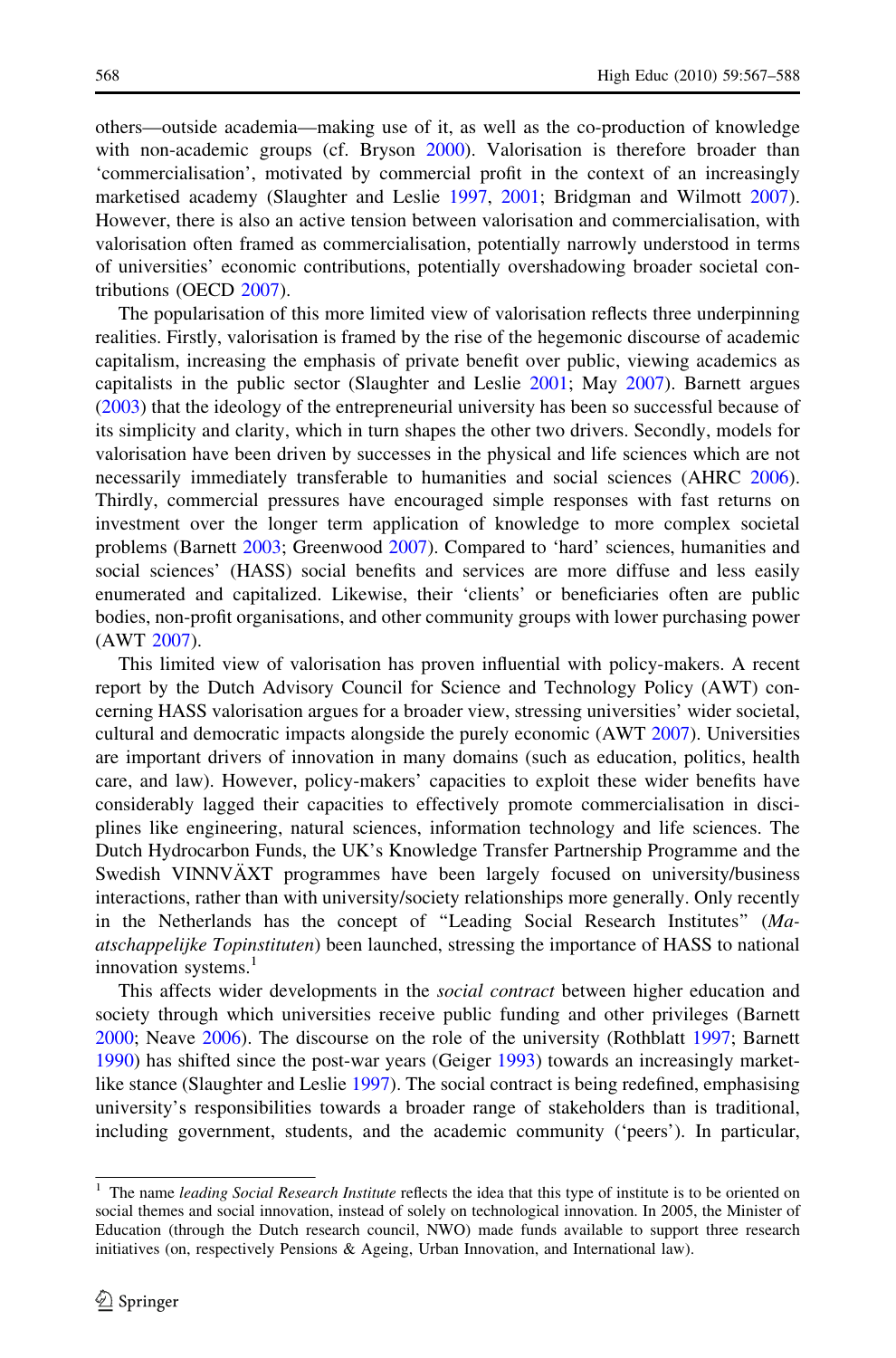emphasising commercialisation substantially changed the relationship between universities and one significant stakeholder group (NCIHE [1997](#page-21-0); Neave [2006](#page-21-0)), namely business.

The more restrictive view of valorisation hindering HASS commercialisation could be re-conceptualised as a failure for HASS users to have become key university ''stakeholders". In this paper, our key research question is whether a stakeholder approach provides insights which aid conceptualisation of the problem, but also the development of policies which improve university HASS valorisation. We firstly develop a working hypothesis drawing on stakeholder theory, and explore that with reference to three different policy attempts to improve HASS valorisation by giving external stakeholders capacity to influence universities' internal agendas. We argue that HASS valorisation is shaped by drivers on multiple levels, and real impacts evolve in response to simultaneous changes across different scales. This suggests successful HASS valorisation requires both a reframing of the value placed on HASS knowledges by societal stakeholders as well as the development of particular instruments where HASS knowledges are valorised.

#### University decision-making and stakeholder theory

As recipients of public funding, universities must account for their activities and achievements to government and wider society. Increasingly they must demonstrate wider benefits arising from their publicly-funded research in line with 'value for money' requirements (e.g. HEFCE [2007](#page-20-0)). Universities, like other sectors that perform public tasks (Reed and Stanley [2005](#page-21-0)) are transforming into something similar to social enterprises, linking their production of goods and services to a social mission (SEC [2003\)](#page-21-0). Conventional businesses distribute their profit among shareholders: in social enterprises surpluses are reinvested in the organisation to promote those social aims. The ''social dividend'' therefore comes through the delivery of improved public goods to stakeholders.

Stakeholders are actors—organizations, agencies, clubs, groups or individuals—who may gain or lose from an organization's activities (Ackoff [1981;](#page-19-0) Allen [1988\)](#page-19-0)—with an interest ('stake') in the organization's performance. Stakeholders are not solely passive recipients of general benefits; they may demand a more active voice in the organisation's running to improve the value of their share and their benefits. Universities' 'stakeholders' include those potentially positioned to benefit from universities' social impacts (Freeman [1984\)](#page-20-0). As universities' wider social aims have evolved, new classes of university stake-holder have emerged. Allen [\(1988](#page-19-0)) argues that universities have long—if implicitly pioneered the use of stakeholder management—both internally and externally—as a way of handling their ambiguous purposes, to suppress open conflict between different constituencies (Cohen and March [1974;](#page-20-0) Baumunt [1997](#page-19-0)).

Identifying stakeholders in universities' social missions

University success has always depended on capacity to secure resources to achieve their core missions (Ernste [2007\)](#page-20-0). An important element of this is the creation of 'useful knowledge' embedded in people, technologies, books and networks (Spaapen et al. [2007;](#page-21-0) Marginson [2007](#page-20-0)). The value of that knowledge is defined by universities' key stakeholders through terms such as its quality, utility and relevance. Freeman's definition of stakeholder (1984, p. 46) is very broad, 'any group or individual who can affect or is affected by the achievement of the organization's objectives'. Universities' main stakeholders therefore include the international scientific community, industry, politics, the public sector and the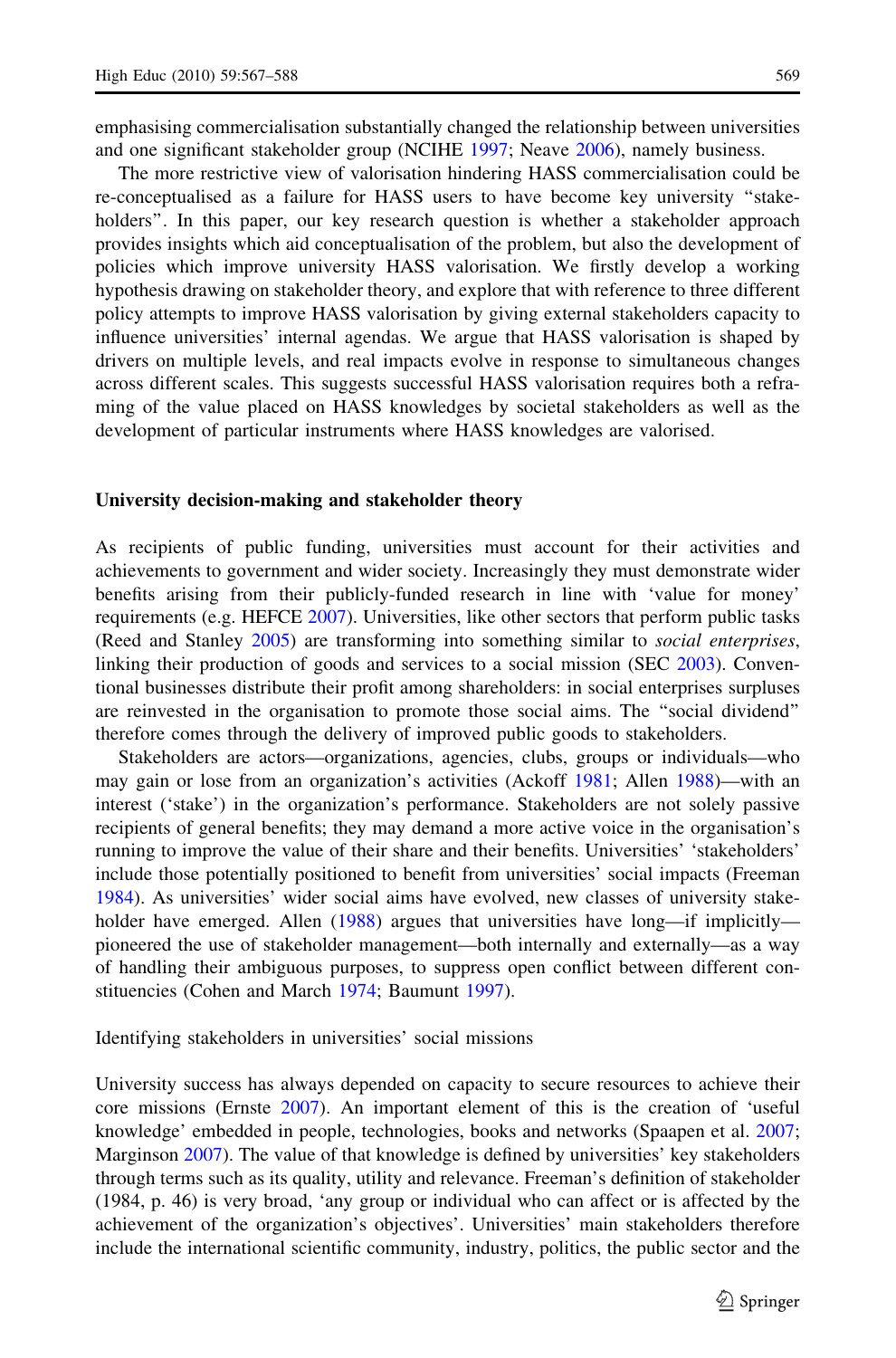| Stakeholder category           | Constitutive groups, communities                                                                                                                                                        |  |
|--------------------------------|-----------------------------------------------------------------------------------------------------------------------------------------------------------------------------------------|--|
| Governing entities             | State & federal government; governing board; board of trustees, buffer<br>organisations; sponsoring religious organisations                                                             |  |
| Administration                 | President (vice-chancellor); senior administrators                                                                                                                                      |  |
| Employees                      | Faculty; administrative staff; support staff                                                                                                                                            |  |
| Clienteles                     | Students; parents/spouses; tuition reimbursement providers; service partners;<br>employers; field placement sites                                                                       |  |
| Suppliers                      | Secondary education providers; alumni; other colleges and universities; food<br>purveyors; insurance companies; utilities; contracted services                                          |  |
| Competitors                    | Direct: private and public providers of post-secondary education<br>Potential: distance providers; new ventures<br>Substitutes: employer-sponsored training programmes                  |  |
| Donors                         | Individuals (includes trustees, friends, parents, alumni, employees, industry,<br>research councils, foundations, )                                                                     |  |
| Communities                    | Neighbours; school systems; social services; chambers of commerce; special<br>interest groups                                                                                           |  |
| Government<br>regulators       | Ministry of Education; buffer organisations; state & federal financial aid agencies;<br>research councils; federal research support; tax authorities; social security; Patent<br>Office |  |
| Non-governmental<br>regulators | Foundations; institutional and programmatic accrediting bodies; professional<br>associations; church sponsors                                                                           |  |
| Financial<br>intermediaries    | Banks; fund managers; analysts                                                                                                                                                          |  |
| Joint venture partners         | Alliances & consortia; corporate co-sponsors of research and educational services                                                                                                       |  |

Table 1 Stakeholder categories and constitutive groups

Source: After Burrows ([1999\)](#page-19-0)

general public (Jongbloed et al. [2007\)](#page-20-0). Table 1 (adapted from Burrows [1999](#page-19-0), p. 9) presents a typical higher education institution (HEI) stakeholder set, exemplifying specific groups within the various categories that could influence its decisions.

As HEI resources become increasingly dependent on market decisions and metric allocations rather than block grants, universities face an increasingly complicated choice of which stakeholders' interests to prioritise and how to reconcile contradictory interests (Slaughter and Leslie [2001](#page-21-0); Greenwood [2007\)](#page-20-0). Stakeholder management is a means to that end (Jawahar and McLaughlin [2001](#page-20-0)), as university stakeholders place demands or conditions on the university in return for their resources. But just as not all company shareholders are equal, some stakeholders' interests are more influential than others (Jongbloed et al. [2007\)](#page-20-0). The identification of the most important stakeholder groups is not straightforward. Stakeholder theory classifies stakeholders according to their relative importance or salience (cf. Mitchell et al. [1997](#page-21-0)), and allows us to explore the impact of differential salience on influence over universities (Jongbloed and Goedegebuure [2001](#page-20-0)).

The salience of stakeholders to universities

Understanding stakeholders' influence over universities' decision-making can be done by developing a hierarchy or ranking of influence, based on those characteristics which make an external party significant to the university. Mitchell et al. [\(1997](#page-21-0)) distinguished three defining attributes of stakeholders' influence: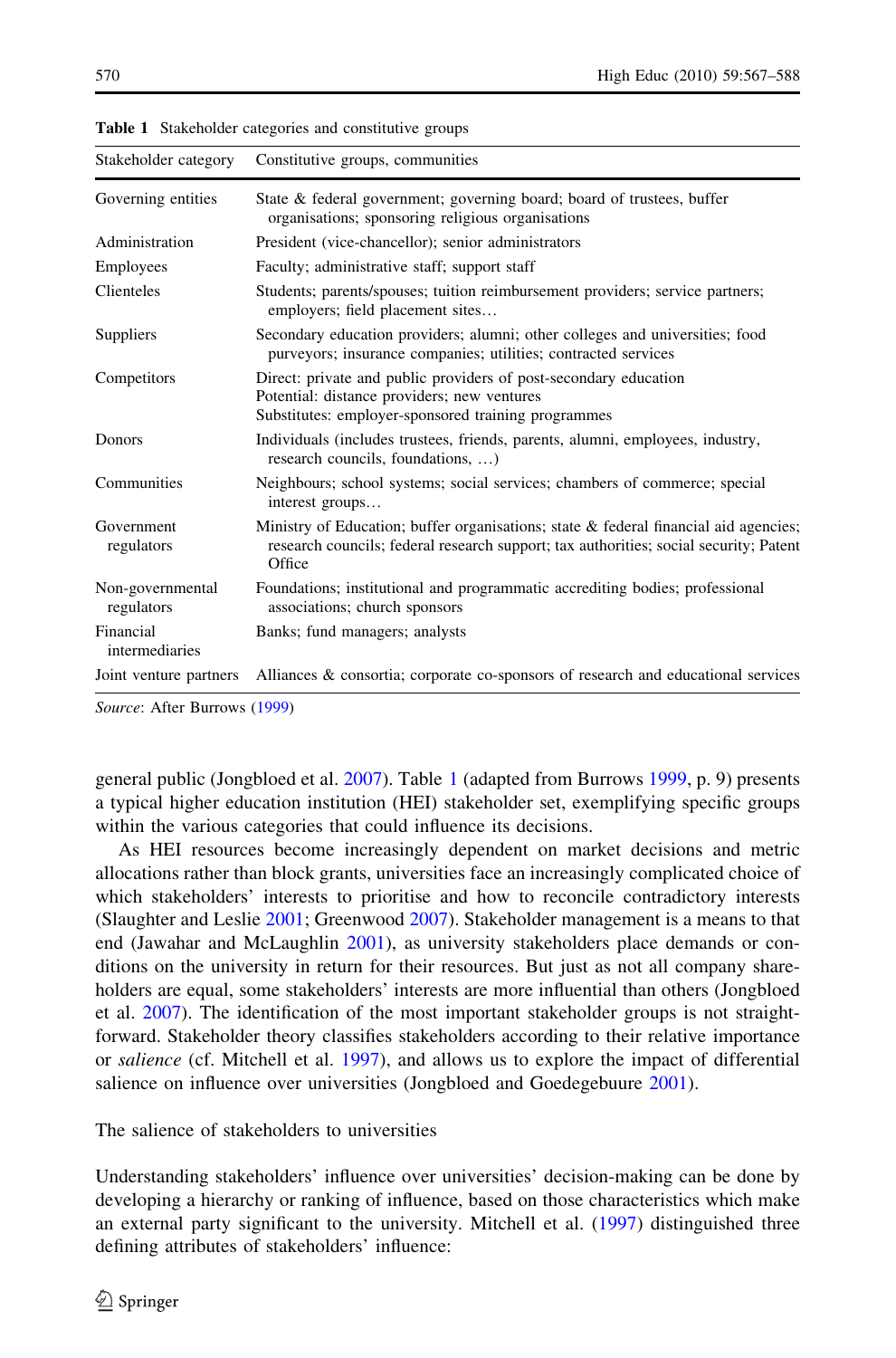- <span id="page-4-0"></span>1. The stakeholder's power to influence the organization. A social relationship in which one actor, A, can get another, B, to do something that B would not have otherwise done. For universities, growing pressure from students, parents and legislators to force universities to adopt more cost-conscious operating principles exemplifies this.
- 2. The legitimacy of the stakeholder's relationship with the organisation. A generalised perception or assumption that the actions of an entity are desirable, proper, or appropriate within some socially constructed system of norms, values, beliefs, definitions. Today, traditional university stakeholders (e.g. students and governments) have been supplemented by, amongst others, local industry, growth coalitions and property developers (cf. Barnett [2003;](#page-19-0) Slaughter and Leslie [2001](#page-21-0)).
- 3. The urgency of the stakeholder's claim on the organisation: the degree to which stakeholder claims call for immediate action. A good example would be the greater emphasis put on research in health and engineering fields on the challenges of ageing and renewable energy, respectively.

Stakeholders' salience can be defined as the degree to which HEIs' leadership prioritises claims over those of other competing interests (Mitchell et al., p. 869). Stakeholder salience is positively related to the cumulative influence of the three attributes *perceived* to be present. Following Mitchell et al. [\(1997](#page-21-0)), we simplify this by classifying on the basis that the more attributes stakeholders hold, the greater their influence on university decision-making processes (see Fig. 1 below). Mitchell et al. classify those with one attribute as 'latent', those with two attributes as 'expectant', and those with all three attributes, power, legitimacy and urgency, as 'definitive' stakeholders.

Those three attributes—power, legitimacy and urgency—are not static, but are increasingly dynamic. Although Government remains the most important HEI funder making it a definitive stakeholder—other stakeholders may move between latent and expectant status, and of course, stakeholders in different national and institutional contexts may enjoy different—context-dependent—salience. Likewise, the evolving social contract may lead some non-stakeholders to become legitimate stakeholders for the first time. The emergence of the knowledge economy has certainly changed the salience of business in some HEIs and university systems, adding the attribute 'urgency' to the legitimacy and power this stakeholder already possessed through business and industry representation on

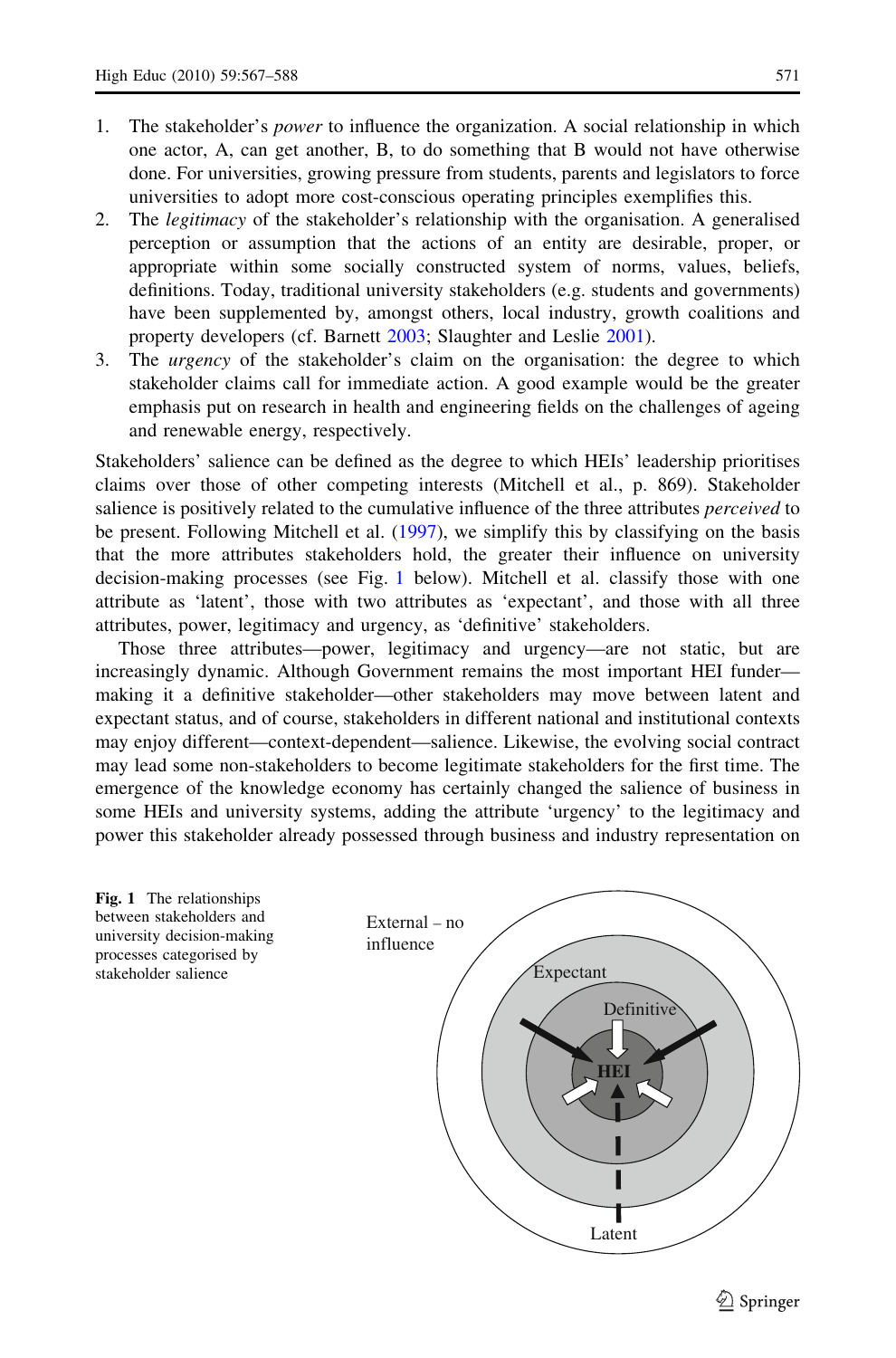Boards of Trustees, faculty boards, accreditation committees, and professional associations. An additional dimension of complexity comes because higher education, in contrast to business, is far more fragmented in terms of its governance centres and decision-making processes (May [2007\)](#page-20-0). In reality, not only central managers actively identify stakeholders, but various layers within the university also have their own stakeholders (Jongbloed et al. [2007\)](#page-20-0). For the sake of simplicity, in this paper we begin from universities' external relationships including with HASS stakeholders.

#### Stakeholder theory and valorisation in HASS

Drawing on stakeholder theory, our hypothesis can be modified to:

HASS stakeholders have, because of their internal characteristics, failed to become salient stakeholders to universities, and universities have paid little attention to valorising their HASS research base (e.g. designing 'exploitability' into the work programmes of academics, research groups and faculties).

From a stakeholder perspective, stakeholders who might wish to exploit university HASS knowledge face implicit barriers to being regarded as salient by universities, reflecting the drivers initially outlined. Firstly, HASS stakeholder salience might be restricted by a discourse of academic capitalism which privileges benefits framed in monetized measurable forms. Secondly, HASS stakeholders might not be regarded as salient by groups seeking to encourage commercialisation. Thirdly, a lack of financial resources may inhibit universities' capacities to engage with HASS stakeholders' problems. These barriers may manifest themselves by undermining the three salience attributes we previously identified.

In power terms, HASS valorisation may receive less attention and support from central policy-makers and funding bodies because of its less tangible and measurable outputs. Stakeholders are often less high-profile and less well-configured than large researchintensive companies with their own scientists and laboratories. As Barnett [\(2003\)](#page-19-0) notes,

The *clients* of the entrepreneurial university have to be able to afford its service: the entrepreneurial university is not inclined to put its capabilities at the service of just any client. A local community group might wish to take advantage, one evening, of the university's heated but underused rooms, but it will have to be able to afford the going rate. (p. 69)

Increasing HASS users' legitimacy appears superficially easiest to directly improve. In the 1970s, national governments across Europe and American compelled universities to open up their governance structures to students and social partners (Daalder and Shils [1982](#page-20-0)). Requiring increased HASS user participation in university decision-making in this way would give HASS users more direct influence. Yet in reality, university decision-making is shaped by a range of drivers, imposed by research and teaching funding agencies, internal research and teaching committees, evaluation and accreditation bodies and their strategic scientific collaborations (Scottish Government [2008](#page-21-0)). It is hard to see how simply giving HASS users more access to universities' decision-making procedures will address their relative powerlessness given the urgency and resources associated with other stakeholders' demands.

Increasing HASS users' *urgency* may also be achieved by declaring particular social issues of national significance and mandating universities to address those issues. The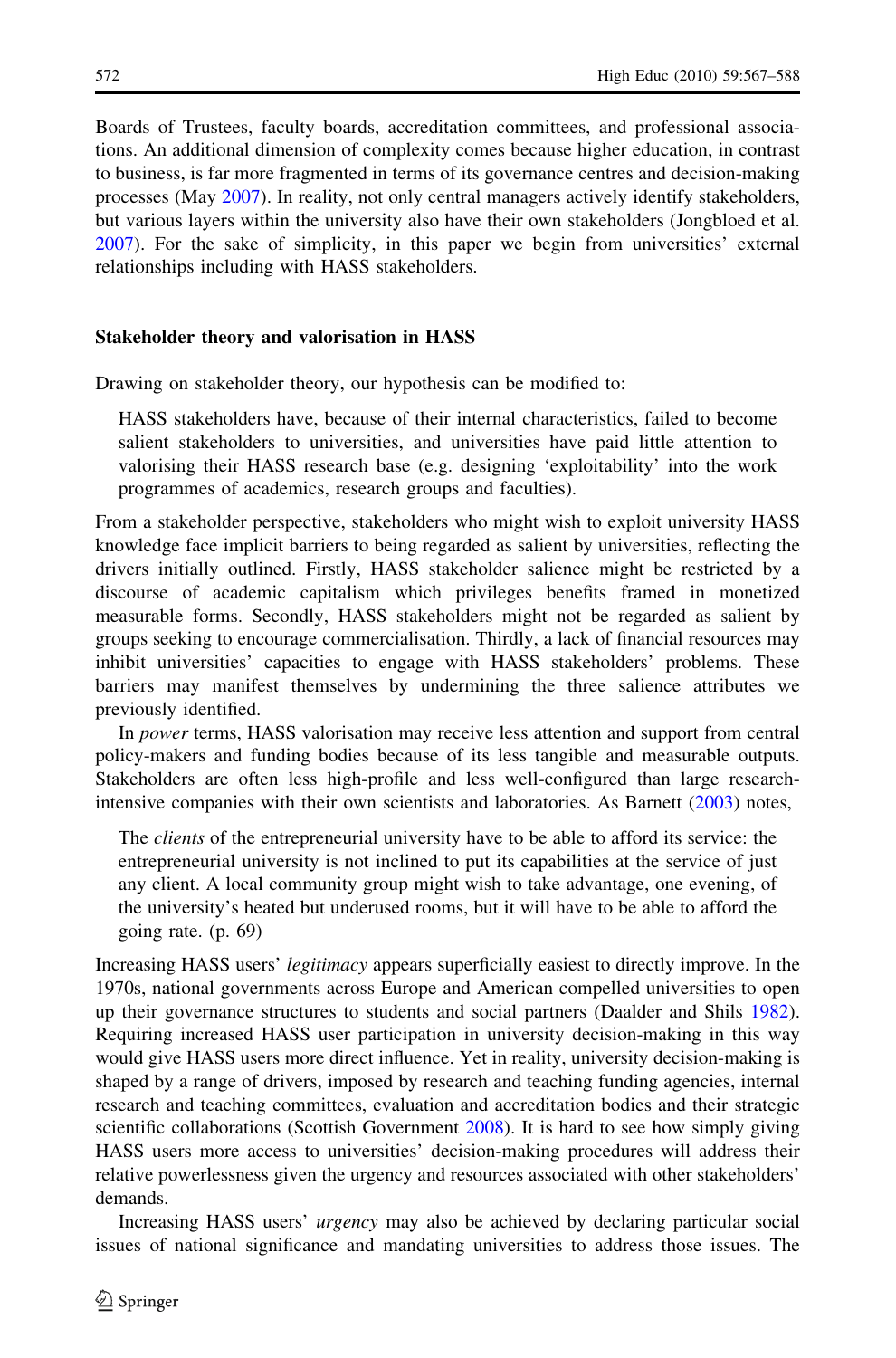recent identification of such themes as terrorism and security, multi-culturalism, identity and democracy, to the decline of manufacturing, social cohesion and urban renewal (PPP [2008\)](#page-21-0), suggests that this approach can be succeed. Given persistent underinvestment in HASS valorisation, it is unclear whether declarations alone will be sufficient to increase the regard paid by universities to HASS valorisation, implicitly at the expense of other more easily exploited disciplinary knowledge.

These three dimensions may not change in isolation and are influenced by broader contextual factors. Providing funding to HASS users to build capacity whilst making core funding dependent on valorisation and engagement can produce both internal and external university reconfigurations in which HASS users appear more salient to universities. Likewise, other fields or topics which become urgently important (such as sustainable energy) may crowd out universities' strategic interests and attention paid to HASS valorisation. To return to our initial research question, we ask four sub-questions:

- Who has taken decisions shaping universities' responses to HASS stakeholders?
- How are teaching and research funding criteria being shaped by policy interventions?
- Which stakeholders are involved—are they particular lead stakeholders, collective representatives or interested parties?
- How have universities responded in terms of redefining their institutional approach to social engagement?

#### Policy interventions aiming to shift stakeholder salience

To answer these questions, we review how three different policy instruments, adopted to improve universities' HASS valorisation, have affected stakeholders' salience. Because HASS valorisation has been relatively neglected in policy terms, our choice of instruments has been limited to examples where there is sufficient secondary material to begin to characterise those policies' impacts. We have chosen three policies that differ widely in terms of their programme size, their mechanism, and their applicability. In each case, we firstly consider the background framing of HASS valorisation within national policy discourses. We then consider how these types of instruments have affected the legitimacy, urgency and power of HASS users, and also within that, which types of HASS stakeholders have benefited. From that, we develop a bigger picture of how different valorisation instruments produce different institutional responses, and ultimately increase the voice of HASS users in the science governance system.

The Community University Research Alliance (CURA) programme

The background to the Canadian programme, ''Community University Research Alliances'' (CURAs), was a decade of relative underinvestment by the Canadian Federal government in higher education. From the mid-1990s, the Federal Government began intimating that a pre-condition for increased funding would be much greater focus on converting that funding into societal benefits. What emerged from a lengthy discussion period was an agreement for universities to treble their societal impacts over a 5 year period in response to a doubling of funding (McNaughton [2008\)](#page-20-0). As part of the 2002 deal, universities were required to publish a five-yearly statement on their social impacts, and the CURAs formed an important component of their statement on the value of HASS research to Canada (see: AUCC [2002](#page-19-0), [2005,](#page-19-0) [2008\)](#page-19-0).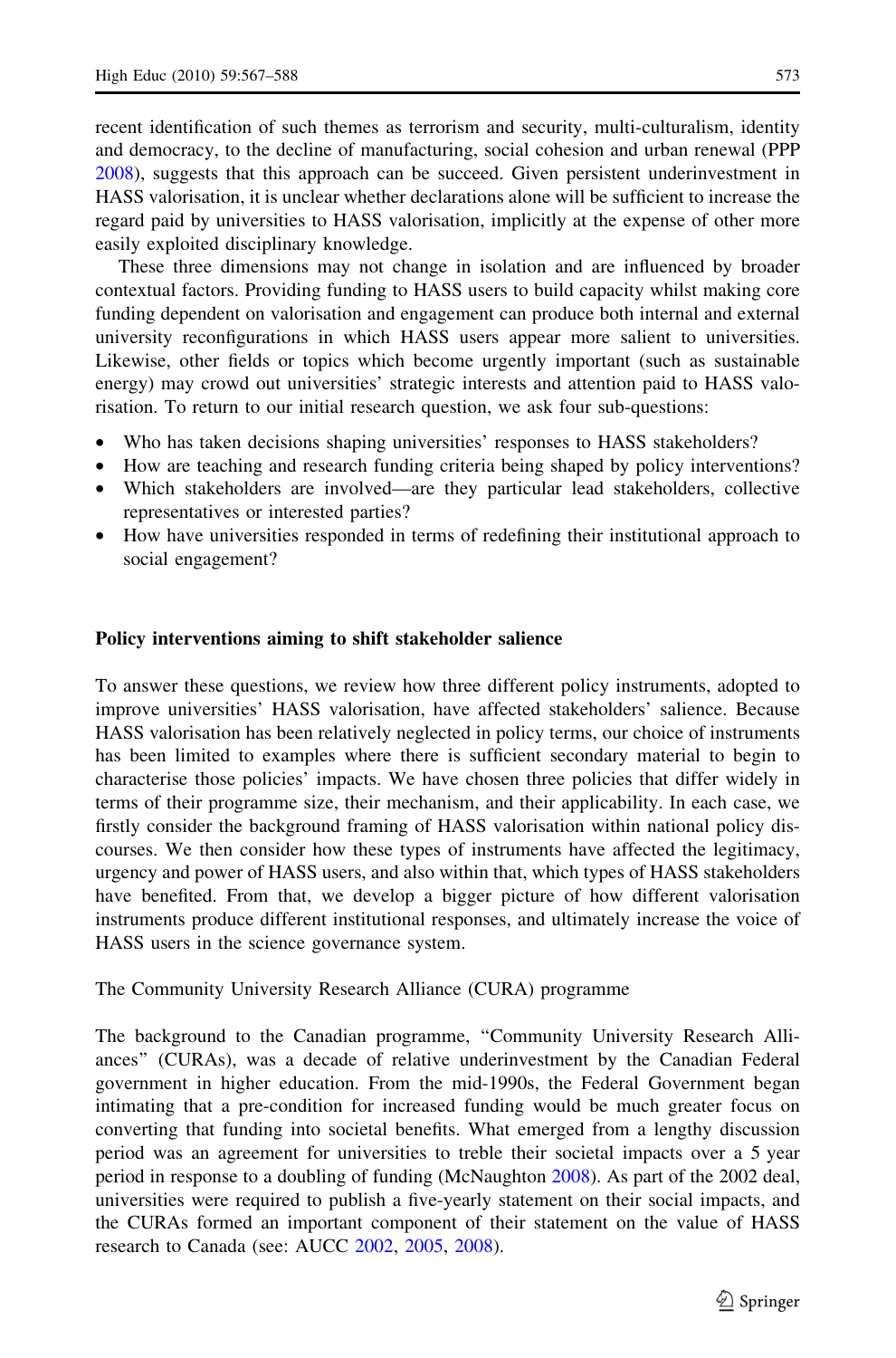The CURA programme is a large collaborative research investment programme funded by the Canadian Social Sciences and Humanities Research Council (SSHRC), providing long-term funding (up to 7 years) to "research alliances", partnerships of universities and community groups, to undertake a research programme with demonstrable community benefit. The alliance must encompass a range of partners, with significant structural influence over the lead body's research agenda. The CURA provides three stages of funding, capacity funding for writing a full bid, 5 years of core funding (C\$1 m pa) and 2 years of completion funding. The universities responded enthusiastically to the proposals—in the first round, of 120 proposals, 15 were funded. This programme has been repeatedly evaluated and the evaluations have been relatively positive *(inter alia SSHRC*) [2001;](#page-21-0) Kishchuk [2003;](#page-20-0) Barrington Research Group Inc ([2004\)](#page-19-0) cited in AUCC [2008](#page-19-0)).

The CURA programme has been relatively large scale in Canadian terms, particularly given the immediately preceding period of under-funding for universities. The scale of CURA funding proved attractive to universities, and in the competitive bidding process, bidders had to show how their core teaching and research activity would be shaped by the Alliance, and hence how the CURA would have a more general institutional impact. The CURAs funded a number of research centres which were free to generate other funding, including bidding for additional third stream and research funding. The CURAs have therefore become a meeting place for the engagement of universities with communities.

The communities which have been involved are those direct users of the research, which have tended to have a pre-existing link with the university research centre, and the CURA proposal has provided a means to formalize and strengthen those links. The programme provided community users with resources to engage in the bid-writing process, to ensure their influence from the outset. Community groups were also permitted to lead consortia, and in the first round, 4 of the 15 successful projects were led by community organizations, namely Kamloops Art Gallery, Research and Education for Solutions to Violence and Abuse, the Canadian Forum on Civil Justice, and Community Services Council of Newfoundland and Labrador (SSHRC [2001\)](#page-21-0). The effect has been to favour partnerships where there are ongoing relationships between universities and other partners, which are primarily in the social sciences, with around 90% of all the funds being spent on social sciences and 10% on humanities.

What varied between universities was the degree to which the external stakeholders became central to the research governance of the universities involved in the partnerships. Evaluation found that the more central the stakeholders were in the steering bodies, the greater influence they exerted on the research, but that the degree of closeness they were permitted was determined by the involved institutions; some allowed their partners to be closely involved, whilst others did not (Kishchuk [2003](#page-20-0)). This did reflect the past linkages with community partners: the Saskatchewan Community University Institute of Social Research used the programme to formalize its relations with external partners, and publicly acknowledge the value of those links (CUISR [2004](#page-20-0)).

In characterising the intervention, we would highlight three points. Firstly, that even within a single HE system, a single instrument produced very divergent outcomes in terms of shifting stakeholder salience, which correlated to institutional enthusiasm for greater stakeholder involvement. Secondly, there remained a tendency within the system to favour more directly applicable research, prioritising social sciences over arts and humanities. Thirdly, the programme was large and directly changed university behaviour by paying them to change it, rather than achieving the much more difficult outcome of light touch influence.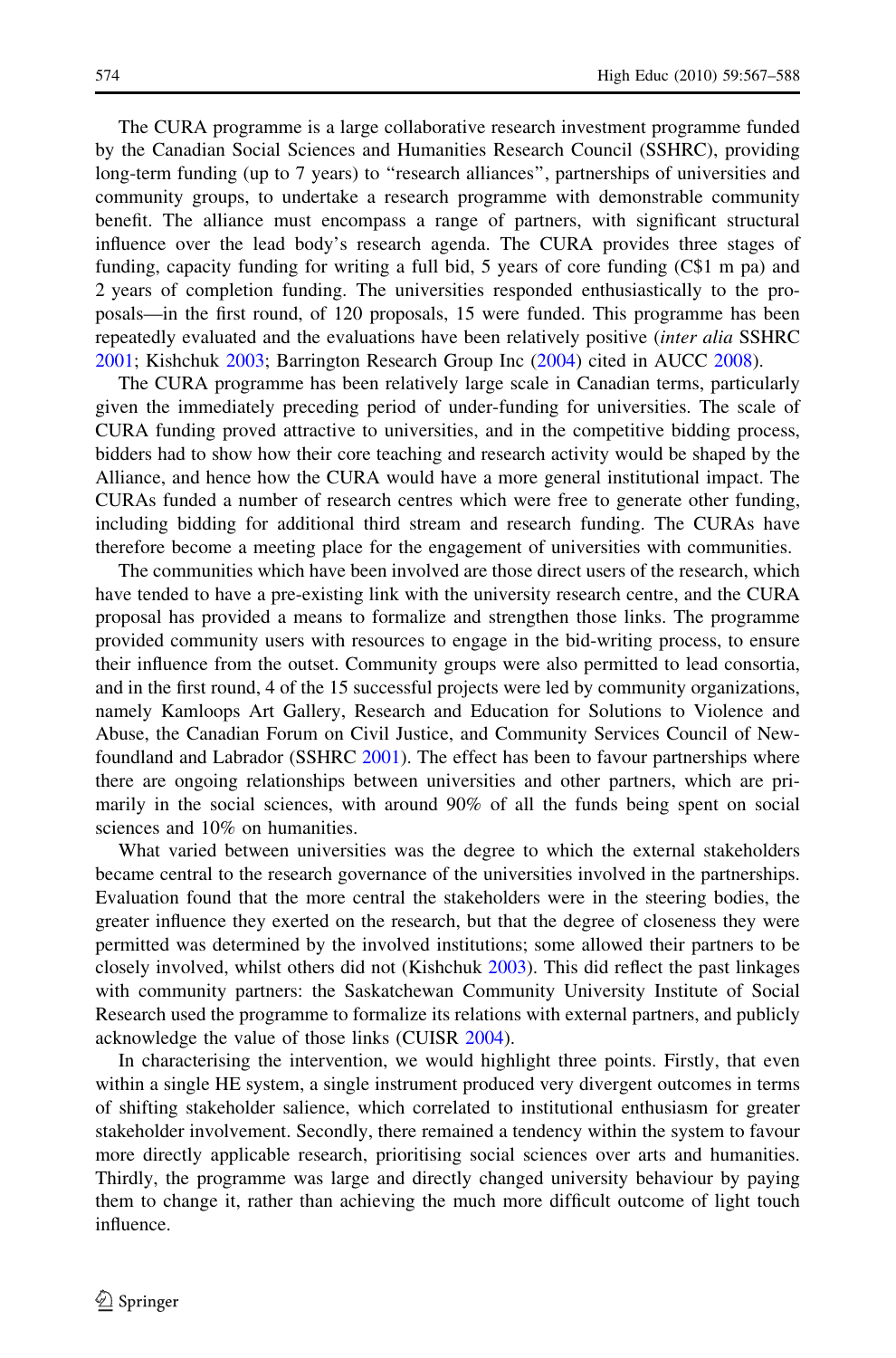#### Scotland: a suitable cultural development strategy

Scotland's research and innovation system has only recently substantially diverged from that of England, following devolution in 1999, although it is has always had a separate higher education system. Prior to devolution, Scotland received a higher education funding council following the demise of the University Grants Committee in 1992. Since devolution, the Scottish Higher Education Funding Council (SHEFC, now part of the Scottish Funding Council, SFC) has become accountable to the Scottish Parliament, and so is extremely sensitive to distinctive Scottish Government policies and priorities. Following devolution, Scotland's Government chose to adopt a very distinctive science policy, Smart Successful Scotland (Scottish Executive [2001\)](#page-21-0) which framed the value of science investment primarily in terms of its direct economic benefits (Benneworth [2004;](#page-19-0) Jones [2007](#page-20-0)). Since then, valorisation policies in Scotland, notably the Knowledge Transfer Grant, have focused on commercialisation (Benneworth [2007;](#page-19-0) Hodgson and Humphrey [2007](#page-20-0)).

Directly in response to Smart Successful Scotland, SHEFC increased its knowledge transfer expenditure. An early problem emerged around knowledge transfer in the arts, perceived as unprofessional and dependent on a few enthusiastic promoters for its impacts (inter alia SQW [2003](#page-21-0); Hamilton and Sneddon [2004;](#page-20-0) Scottish Funding Council/Universities Scotland [2005\)](#page-21-0). SHEFC therefore created a very small fund in 2005 ( $\pounds$ 0.6 m) allocated between its 14 institutions, depending on their size, to part fund co-ordinator posts to work to improve the systematisation of HASS valorisation (SFC [2005,](#page-21-0) [2006](#page-21-0)). The only burden on the universities for these funds was a very short (2 page) application for which they received 1-year grants between  $£20$  k and  $£60$  k (SFC), a situation which persisted until 2008 (SFC [2008b\)](#page-21-0).

Universities' responses to this policy were shaped by their almost unanimous opposition to attempts to allocate core grant on the basis of commercialisation metrics—including in HASS disciplines (SFC [2008a](#page-21-0)). The universities all developed strategies, but as all universities in Scotland already had a number of strategies, the question remains over the extent to which this strategy influenced university decision-making (KTIG [2008](#page-20-0)). A search of the 14 university websites in early 2008 revealed that none of the universities had a 'community office' promoting HASS valorisation. The majority of community offices were primarily focused on technological commercialisation or on lifelong learning and access, the two Scottish Government priorities. However, the process of drawing up the strategies at least made all the universities aware of their involvement with external stakeholders: all strategies were compelled to have a section on their existing good practice (see '['Dis](#page-15-0)[cussion and concluding remarks](#page-15-0)''), potentially creating pre-conditions for this strategy to become more central to the university interests (Miller [2009](#page-21-0)).

This policy approach created relatively few direct opportunities for external stake-holders to become more salient to the university (Segal Quince Wicksteed [2009\)](#page-21-0); universities designed their own strategies, with no requirement to demonstrate claimed community involvement (Gani [2008\)](#page-20-0). The key external stakeholders were the funding council themselves, and then to a lesser degree, the HASS community in Scotland more generally through organisations such as the Scottish Cultural Commission. These groups had a shared interest primarily in sustaining HASS funding levels, including that share provided by the funding council for arts infrastructure, and so ensuring HASS was seen as delivering 'benefits' was seen as being important in sustaining more general arts expenditure levels. Universities became a representative for the 'arts' community more generally in governmental discussions, and the strategy became important in positioning universities as important cultural actors.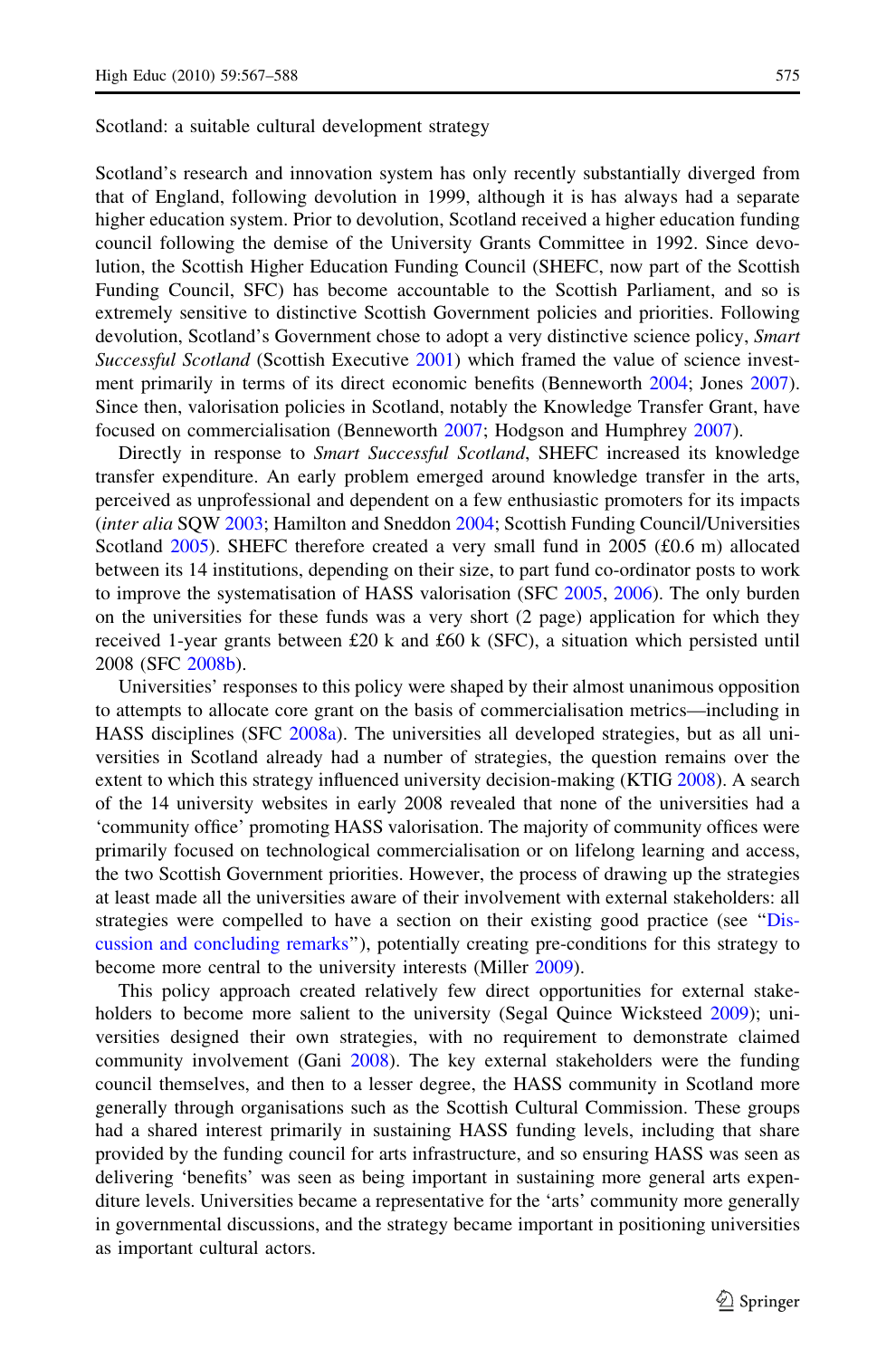The instrument can be characterised as extremely light touch, allowing universities to decide their own strategies focused on making more systematic *ad hoc* activities already underway. This embodied the first step of an envisaged iterative model, informing senior managers about the potentially untapped resources within their research from which they might potentially benefit in the longer term. A review of the Knowledge Transfer Grant in Scotland, which funded the Cultural Engagement Strategy—noted that although the KTG had not radically altered knowledge transfer practice in Scotland, its one identifiable success was in cultural terms, where there had been significant awareness-raising within HEIs of their potential cultural impacts (SFC [2008a](#page-21-0)). Reflecting this success, the grant has been incorporated into the core grant at £70,000 for all 14 institutions, a doubling of funding (Miller [2009](#page-21-0)).

### Professionalising the Arts and Humanities Research Council

The context for the UK situation is comparable to Canada: in 2001, a high profile doubling of government science funding was announced (DTI [2000](#page-20-0)). In contrast to Canada, in the UK, the Government initially accepted the argument that it would take a long time for these new investments to produce visible returns, and so initially did not demand immediate impact statements (Gummett [2009](#page-20-0)). However, since then, there has been growing pressure from central government on all UK science funders to demonstrate progress towards these longer term societal and economic impacts. In particular, there has been increasing emphasis on demonstrating the impact of research projects, with increasing space on research council applications and final reports given over to impact statements (RCUK [2006](#page-21-0)). The Arts and Humanities Research Council is the newest of the UK's research councils, created in 2005 from a predecessor board which was only responsible for allocating grant funding, whilst ARHC has a wider remit including research valorisation. AHRC itself regards valorisation as a key way to demonstrate its success as a research council, creating a substantial knowledge transfer fund comprising 7% of 2006 budget (AHRC [2006](#page-19-0)).

AHRC sought to demonstrate its improving professionalisation, contributing to wider government interests in creating more societal added-value from research investments (cf. STSC [2006\)](#page-21-0). AHRC's initial knowledge transfer focus was to address the culture of 'cheap research' in arts and humanities, funding research and valorisation on a full cost basis (RKTTG [2004a](#page-21-0)), exploring new models for HASS commercialisation (RKTTG [2005](#page-21-0)) and attempting to develop valorisation metrics (Metrics Expert Group [2006\)](#page-20-0). Its initial focus took four main approaches, an innovation voucher scheme, collaborative studentships, collaborative research projects, and research exploitation schemes (AHRC [2006](#page-19-0)). Funds were made available through the standard research council route: individual academics (or teams) bid for funds, to valorise existing research projects which did not themselves have to have been AHRC-funded. The AHRC acknowledged many universities' already had well-developed commercialisation infrastructure geared towards accessing available funding sources.<sup>2</sup> The AHRC therefore sought to exploit these existing infrastructures, and attract their attention by offering funding opportunities.

<sup>&</sup>lt;sup>2</sup> We use the phrase business development manager to describe university employees whose primary function is helping to develop contacts between academics and external partners with the intention that this will bring some resource back into the university. In the case of HASS, BDMs might not actually be developing business, but might be negotiating collaborations and strategic partnerships with external cultural bodies such as museums and theatres.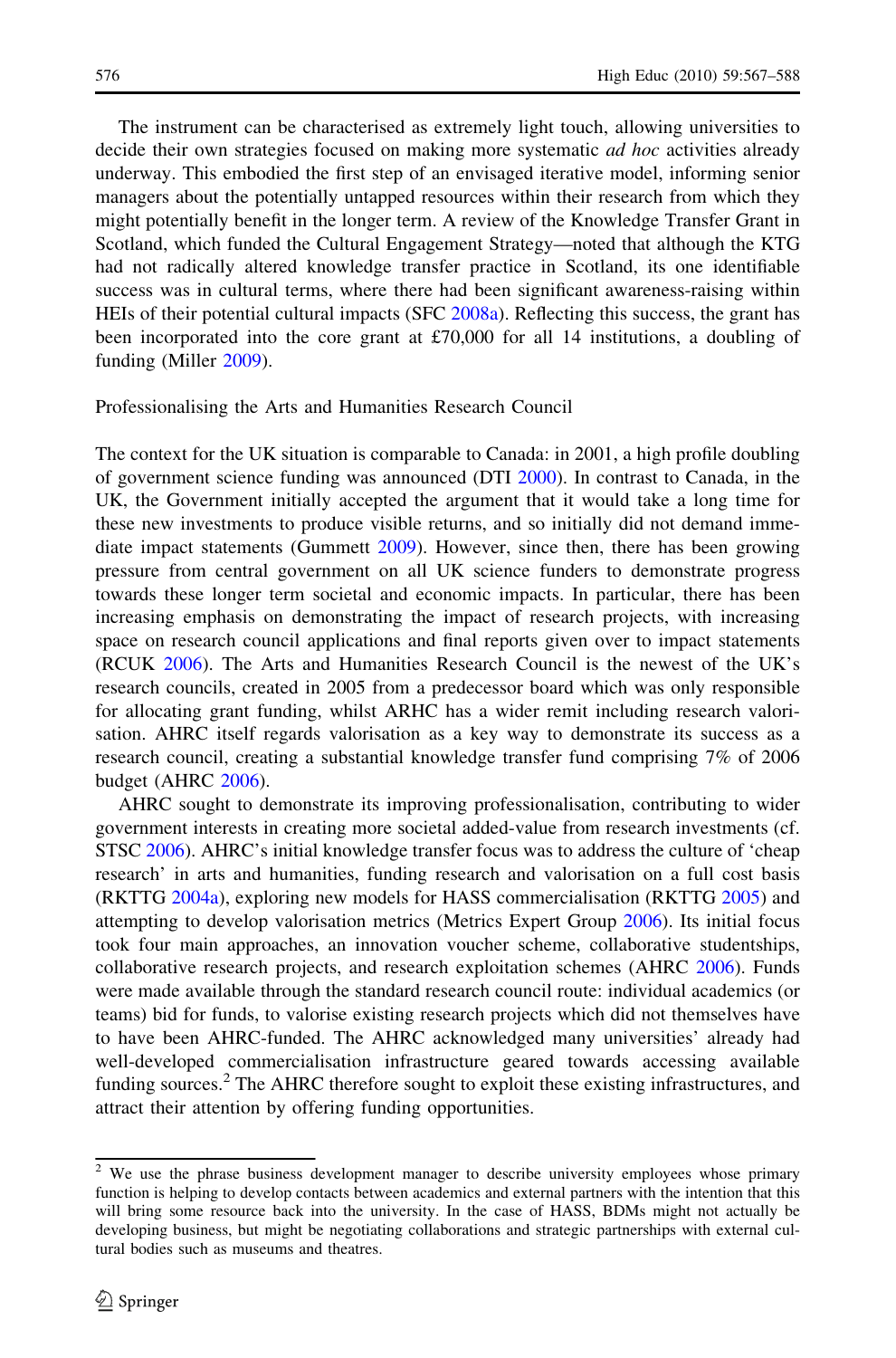This approach gave a clear signal that all arts and humanities researchers should consider valorisation as a route to receive funds for discovery activities (RKTTG [2006\)](#page-21-0). This could potentially have impacted significantly on universities' research strategies at the departmental/disciplinary level, and shaped the way that universities invest their recurrent arts and humanities income (related to research excellence) to increase overall expenditure through winning AHRC valorisation grants. Universities' responses were very promising; individual academics who submitted bids in the first round came with effectively identified social partners shaping the particular research activities. Although universities corporately may have been somewhat sceptical about HASS commercialisation, universities were even more sceptical about proposals to allocate HASS ''third-stream'' (knowledge exchange) funding via metrics, even whilst accepting the government's slogan ''no metrics, no money''  $(RKTTG 2004a, b)$  $(RKTTG 2004a, b)$  $(RKTTG 2004a, b)$  $(RKTTG 2004a, b)$  $(RKTTG 2004a, b)$ .<sup>3</sup> Universities were corporately keen to demonstrate HASS valorisation to prevent the unilateral imposition of metrics. It is not clear whether these changes will lead to a larger shift in university behaviour, but they led to behavioural changes on at least two levels, the individual academics and within commercialisation offices.

AHRC investments were small but their intention appeared to be to sensitize universities to HASS valorisation opportunities, creating competition for knowledge transfer grants. However, the grants also clearly created new salience for other stakeholder classes, both large companies such as the BBC and city council archives who were able to collaborate with universities to win ''Impact Awards'' (collaborative research), but also for much smaller firms and community organisations to get involved through collaborative studentships and innovation voucher schemes. Universities required the active collaboration of a community stakeholder to access those funds. Such individuals did play a role in shaping their academic partners' research agendas. A final notable stakeholder was the UK Finance Ministry, the Treasury, seeking evidence concerning the effectiveness of their investments in the science base, and potentially receptive to persuasive evidence from AHRC.

The AHRC policy can be stylised as a high level attempt to change the culture of a university sector by changing the logic through which awards are made. However, this high level change has not had a whole-system effect, rather it was implemented by individual academics who chose to emphasise the impact of their research activity, and only indirectly changing HEI management practices and strategies. It is important to stress that this has been part of a wider emphasis of the ''Impact'' agenda in the UK, with recent signals that substantial amounts of core university funding will be allocated according to impact assessments (HEFCE [2008\)](#page-20-0).

## Shaping university interest in HASS commercialisation

Although the case studies are all very different in their scope and scale, there is some comparability between the three areas, summarized in Table [2,](#page-11-0) setting out the key attributes and impacts of policies in terms of stakeholder salience. Although the three policies had very different impacts, Table [2](#page-11-0) highlights some interesting similarities between the policy areas, which assists in understanding the reality of HASS stakeholder relationships. The selective nature of policies affects the international transferability of our findings—

 $3$  This is what happened—in HEIF 3, a 10% quantum was made available to universities to fund reach out activities that would be captured in narrow commercialisation metrics, pending the introduction of appropriate metrics for wider social impact. In failing to identify suitable metrics, the quantum was withdrawn, and a number of universities shifted away from seeking societal impact in their HEIF 4 bids.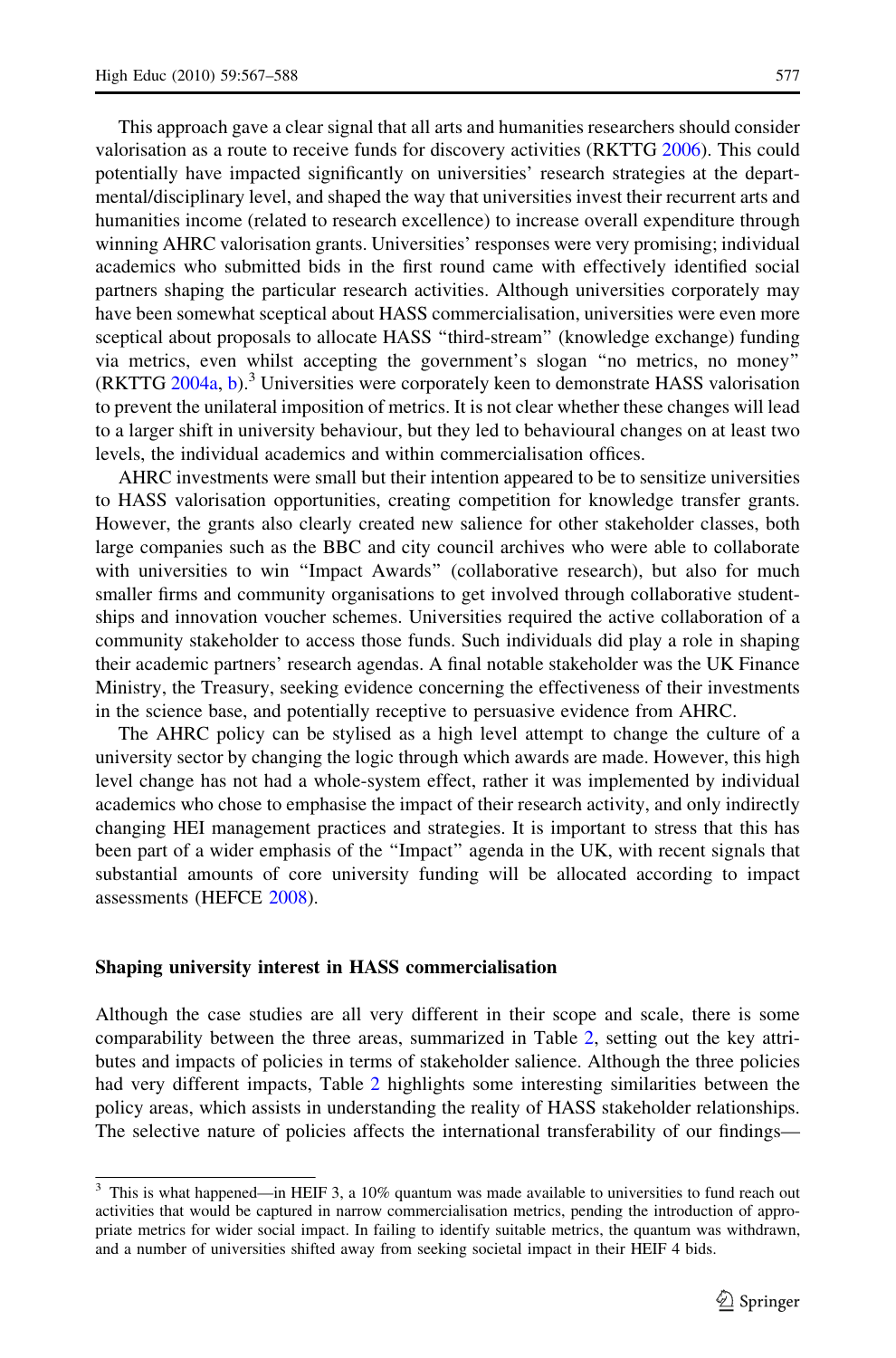|                                                | <b>CURA</b>                                                                                                                                                                                                                          | Scotland's cultural<br>development strategy                                                                                                                                                                                                                | Knowledge transfer grants in<br>the arts                                                                                                                                                                                                  |
|------------------------------------------------|--------------------------------------------------------------------------------------------------------------------------------------------------------------------------------------------------------------------------------------|------------------------------------------------------------------------------------------------------------------------------------------------------------------------------------------------------------------------------------------------------------|-------------------------------------------------------------------------------------------------------------------------------------------------------------------------------------------------------------------------------------------|
| National<br>context<br>features                | Pressure to triple<br>universities' societal<br>contributions in return for<br>a doubling of funding                                                                                                                                 | Responding to a new set of<br>policy pressures from the<br>Scottish Government<br>focused strongly on using<br>universities to drive<br>economic development                                                                                               | A doubling of science<br>funding in 2000 in return<br>for a promise to produce<br>huge downstream impacts;<br>increasing pressure after<br>2005 to show early results                                                                     |
| Instrument<br>size                             | Large scale, long-term<br>programme funding, eye-<br>catching and prestigious<br>for institutions                                                                                                                                    | Very small scale funding for<br>a new strategy and<br>someone to join up<br>university's cultural<br>contribution                                                                                                                                          | Standard project grant<br>funding levels for research<br>grants, knowledge transfer<br>partnerships                                                                                                                                       |
| Scientific<br>articulation                     | Creating a stream of research No direct influence over<br>(and possibly teaching) in<br>which community partners<br>have strong influence on<br>the chosen themes                                                                    | academic decision-making<br>and research trajectories;<br>creating a boundary point<br>and community of interest                                                                                                                                           | Depends on academics to<br>choose for engagement.<br>Creates research projects<br>in which valorisation or<br>co-inquiry are integral                                                                                                     |
| Resource<br>significance<br>to<br>universities | Large: high-levels of long<br>term funding, plus a<br>mechanism to achieve their<br>commitment to<br>demonstrably treble their<br>research outputs                                                                                   | Very low in terms of overall<br>budgets of individual<br>institutions<br>Opportunity to get someone<br>'free' who may win new<br>resource streams                                                                                                          | Moderate; projects are<br>regular research council<br>size but large for<br>humanities<br>Creates a funding goal worth<br>universities chasing as<br>'hard sciences' have long<br>had                                                     |
| Novel<br>stakeholders<br>involved              | Individual community<br>groups are the direct<br>beneficiaries, getting<br>research funding and<br>influence                                                                                                                         | Cultural groups and users of<br>cultural facilities now have<br>a point of contact within<br>the university if they have<br>a query or request                                                                                                             | Makes any group with<br>sufficient resources in<br>humanities a potential co-<br>collaborator<br>AHRC need the schemes to<br>work to prove they are a<br>'real' research council                                                          |
| Legitimacy<br>impacts                          | Part of SSHRC/Federal<br>Government statement that<br>social engagement<br>important<br>Highlights role of<br>community stakeholders in Does not give the cultural<br>actively shaping teaching,<br>research                         | Creates a point of contact in Clear signal that HASS are<br>the university for the<br>cultural sector; statement<br>that they have a voice to be<br>heard<br>users the opportunity to<br>shape university decision-<br>making                              | valid research users and<br>provides access to new<br>research resources and<br>opportunities for research<br>in collaboration with<br><b>HASS</b> users<br>Prestige of winning these<br>grants apparently high<br>because of high tulity |
| Urgency<br>impacts                             | Relatively few impacts on<br>HASS users not directly<br>involved<br>The impact exercise creates<br>urgency to prove value and<br>helps universities to show<br>responsiveness, but not<br>improving HASS<br>representation generally | Urgency driven by wider<br>HASS community in<br>Scotland, fear that losing<br>share of resources to the<br>commercial sectors<br>Universities also worry that<br>forced to accept HASS<br>metrics so engage with the<br>policy as an avoidance<br>strategy | Limited urgency in the<br>approach—the idea is to<br>slowly build up idea of<br>humanities valorisation by<br>users and universities, not<br>to achieve it immediately                                                                    |

<span id="page-11-0"></span>

|  | Table 2 The policy impacts on universities' HASS stakeholders in the three case studies |
|--|-----------------------------------------------------------------------------------------|
|--|-----------------------------------------------------------------------------------------|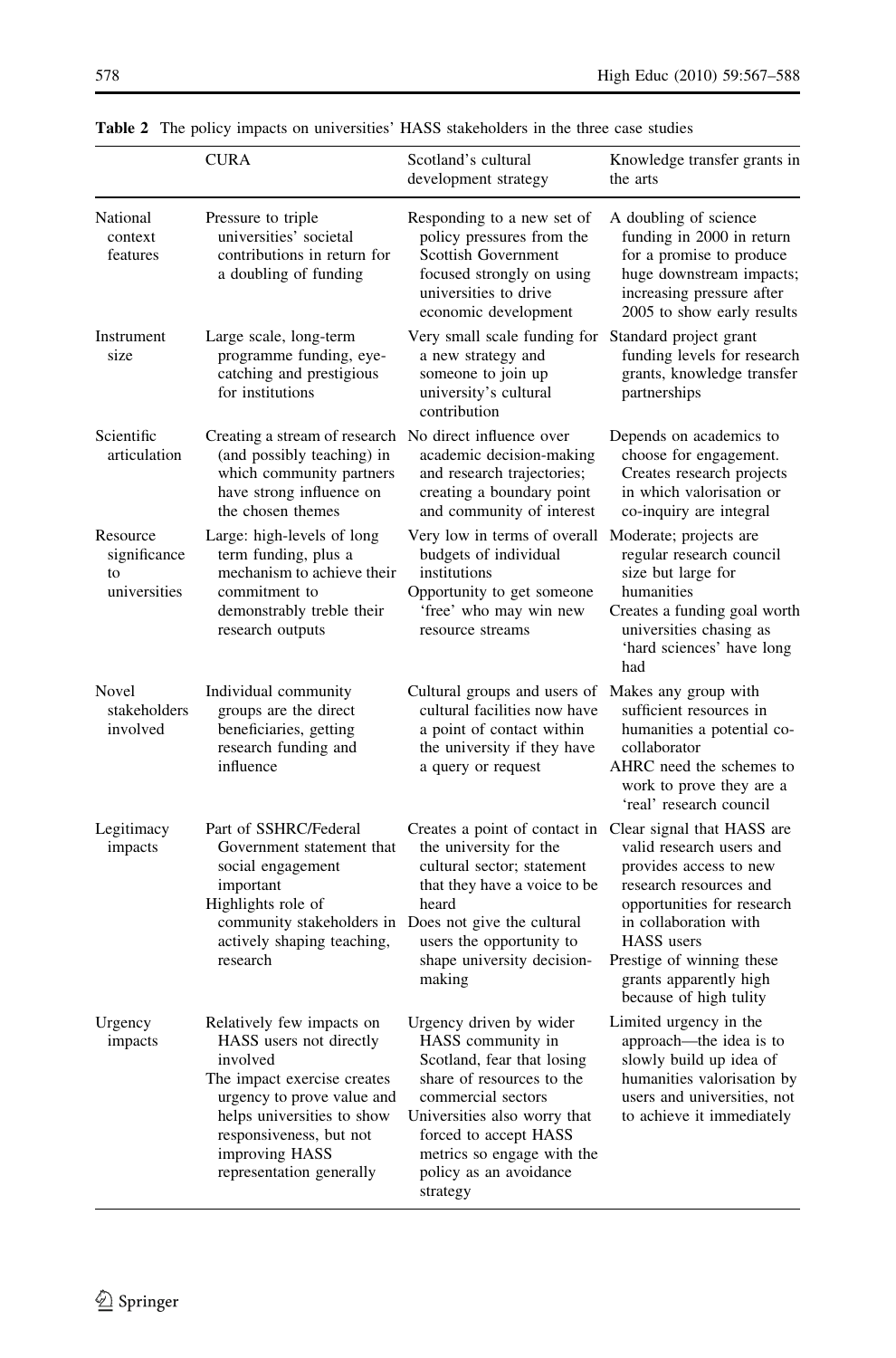#### Table 2 continued

|                                   | <b>CURA</b>                                                                                                                                                                                   | Scotland's cultural<br>development strategy                                                                                                              | Knowledge transfer grants in<br>the arts                                                                                                                                                                                                                                                      |
|-----------------------------------|-----------------------------------------------------------------------------------------------------------------------------------------------------------------------------------------------|----------------------------------------------------------------------------------------------------------------------------------------------------------|-----------------------------------------------------------------------------------------------------------------------------------------------------------------------------------------------------------------------------------------------------------------------------------------------|
| Power impacts                     | Gives particular stakeholders<br>potentially large power to<br>set the research agenda for<br>a university group and to<br>build its own network.<br>which may also benefit the<br>university | Very minor; slight<br>rebalancing of power if<br>universities choose to let<br>stakeholders become<br>involved but no degree of<br>additional compulsion | Hands quite a lot of power to<br>individual humanities users<br>to influence academics'<br>research opportunities by<br>giving them control over<br>access to these resources<br>Universities may respond to<br>this by being more<br>systematic about cultural<br>commercialisation activity |
| Overall<br>stakeholder<br>impacts | Particular individual<br>community organisations<br>have become expectant<br>stakeholders in a number<br>of Canadian universities                                                             | 'Culture' is a latent<br>stakeholder for Scottish<br>universities, something<br>that universities have to be<br>aware of and refer to                    | Any cultural sector<br>organisation with sufficient<br>resource can become a<br>close stakeholder of<br>individual academics, but<br>the overall institutional<br>effect remains uncertain                                                                                                    |

they are all countries which have embraced academic capitalism as a key rationale for their public HE funding, and the policies analysed have been part of that moment of change. The lessons are arguably less applicable to regions and countries not undergoing that journey. However, both OECD and the European Commission are emphasising knowledge exchange as key university tasks and so it is likely that the lessons experienced in these cases will be experienced in other national systems as they deal with issues of valorisation (CEC [2003;](#page-20-0) OECD [2008](#page-21-0)). We now use the three case studies to address our four questions to develop a better understanding of HASS stakeholder relationships.

Our first question was who took decisions shaping universities' responses to HASS stakeholders. In all three cases, the decisions were taken by funding councils responsible for providing universities' teaching and research core grants. These funding councils were in all three contexts definitive university stakeholders, with the necessary capacity to compel universities to follow their decisions. However, these stakeholders were themselves strongly shaped by their own stakeholders' demands, notably finance ministries and the federal government, variously interested in justifying their budget increases, ensuring HASS remained well-funded by government, and proving their effectiveness. Conversely, funding councils were themselves dependent on universities' responses to their demands, and their need for successes to report to their funders positioned universities as salient stakeholders to funding councils. University influence was visible in such policies being light touch, avoiding metrics and funding formulae for HASS.

The second question was how teaching and research funding criteria were shaped by particular policy interventions. In no cases were universities' core grants made dependent on knowledge valorisation: instead, valorisation was made additional to HEIs' existing activities. Nevertheless, these various funding streams directly influenced universities' teaching and research activities, primarily by individual academic staff rather than senior managers. In particular, the CURAs and AHRC directly rewarded researchers willing to make valorisation more central to their own activities. The Scottish Cultural Engagement Strategy encouraged universities directly to change their behaviour, by creating a strategy against which university management could notionally be held accountable, although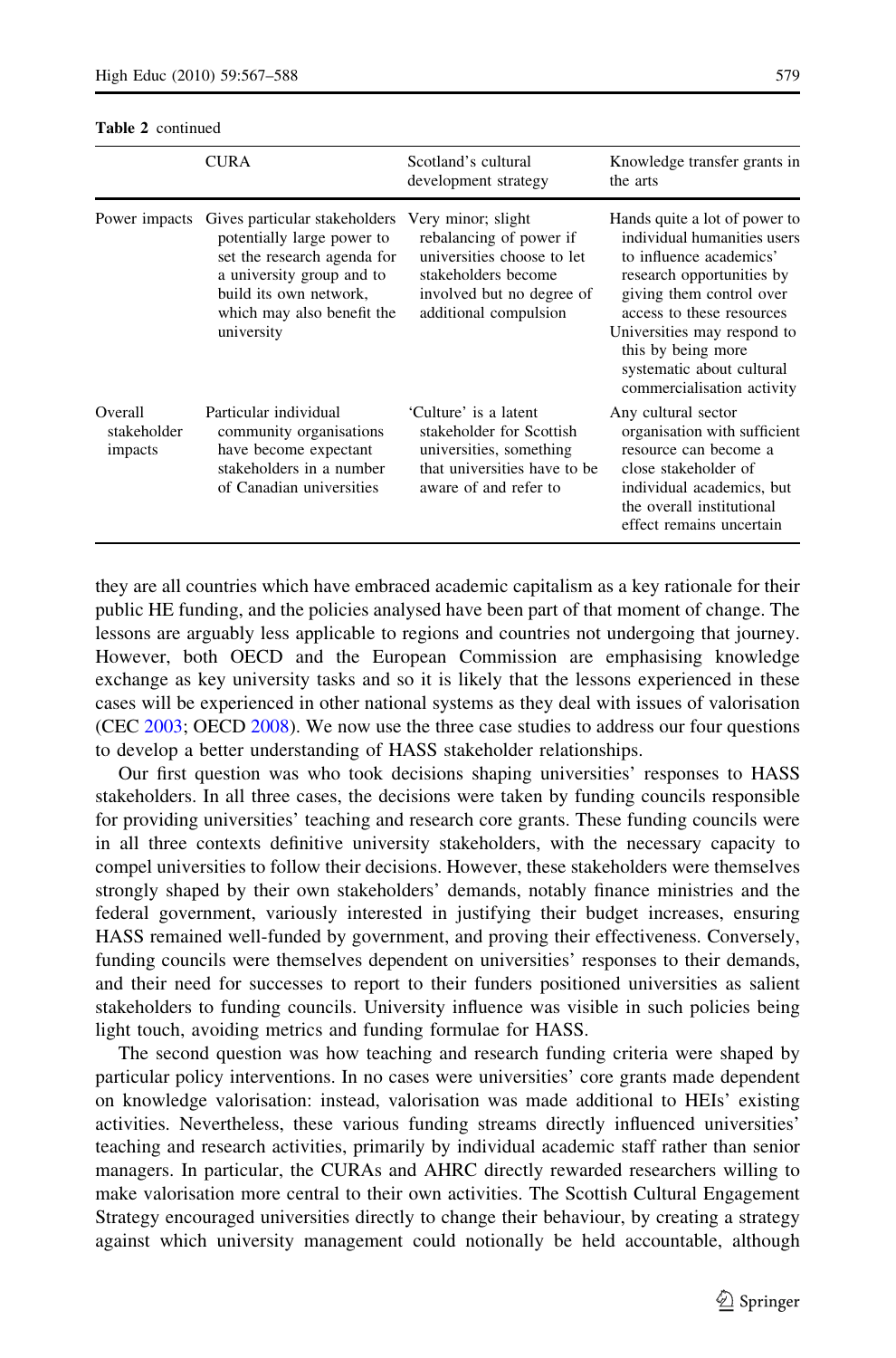which in reality made managers more aware of their activities, and their impacts, which could be deployed to as legitimacy in their stakeholders' eyes.

The third question related to the kinds of stakeholder involved: significantly, in no cases were community representatives involved or mandated a greater say in universities' high level decision-making processes. Rather, two types of community stakeholder were involved, with two quite different rationales behind their involvement and influence. The first were ''well configured lead stakeholders'' who worked with universities to develop proprietorial systems to better engage with other community partners. These stakeholders were analogous to well-configured large companies with R&D and contracting departments able to handle ongoing relationships. In some cases, because of the size of the emergent research proposals, such as the CURA, they were able to exert a significant influence on university decision-making (Kishchuk [2003](#page-20-0)).

The other type of community stakeholders were those—primarily evident in the AHRC approach—involved as humanities researchers learned to work with community groups. The AHRC attempted to create a norm that funding should be provided in return for valorisation via an agreed community user. These agreed users potentially had a much greater chance to influence universities' behaviours, as engagement—and community influence—become the norm. However, AHRC-led connections came primarily through academics who wanted to explore new research domains, who were offered new research resources in exchange for involving community partners; this gave the partners greater indirect influence over university research trajectories.

The fourth of our questions related to how universities responded by redefining their institutional approach to social engagement. Two features emerged across the three policy areas; the first was that research funders themselves were not sufficiently interested in societal impact to force universities to introduce social partners as central stakeholders through for example a voice on the university board. This left universities free to decide their approach to engagement internally, without having to consult community interests and representatives. Secondly, university responses could be characterised as seeking to access particular funding streams whilst preserving their institutional autonomy. Substantive changes emerged around confluences of interests within the university, between academics who seeking additional research streams, senior managers who wanted to develop their institutions in particular strategic directions, and business development managers who understood HASS valorisation.

These four answers together define a quite different set of relationships responsible for shaping university behaviour, between different stakeholders inside and outside of the university institutional boundaries, and also inside the boundaries of what could be considered 'government'. The determining relationships within this policy-making process appear to be primarily between government and university stakeholders. Policy-makers attempted encourage universities themselves to choose to build relationships with HASS users as proof of ''impact'', as a proxy for value for money and return on investment, giving added legitimacy. Against that, the power of the HASS stakeholders has only altered marginally in this process, and to some extent this has depended on voluntary, context-dependent and at best superficial changes made by universities (Fig. [2](#page-14-0)).

This model has implications for the development of policy models to improve universities' HASS valorisation. The first is the importance of university staff in changing universities' behaviour—although institutional-level changes are important, they are most sustainable as a response to academics demanding changes, alongside valorisation staff with suitable models and a degree of certainty that those changes will not be excessively disruptive. However, the rise of the discourse of academic capitalism has in some cases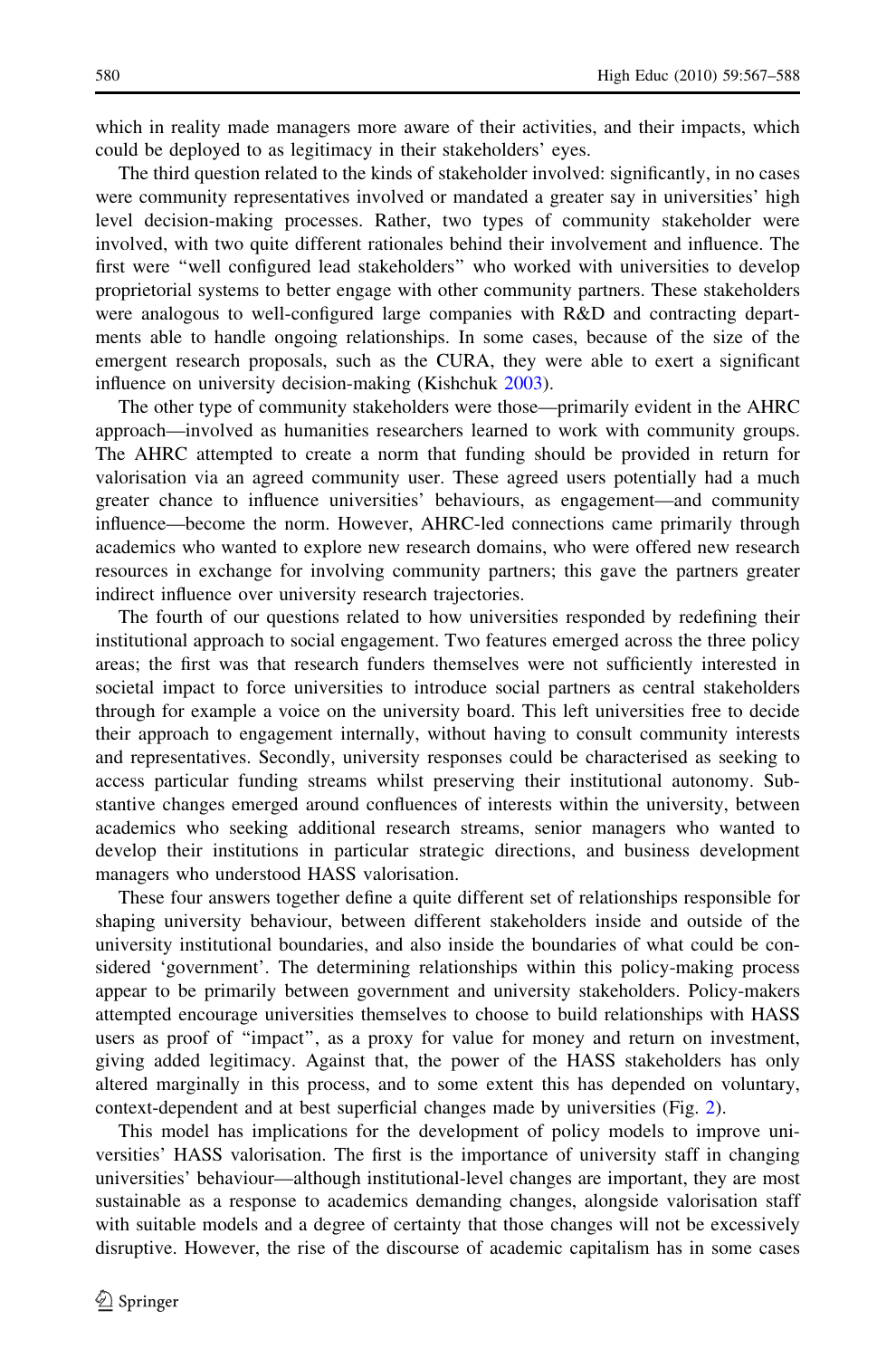<span id="page-14-0"></span>

Fig. 2 Stakeholder relationships in changing attitudes to HASS valorisation

undermined engaged academics' freedom to continue working with particular partners in favour of central corporate relationships (May [2007\)](#page-20-0). Likewise, if HASS valorisation becomes framed as the *wrong kind of commercialisation* then this may reduce universities' willingness to take the activity seriously.

The second is that relationships *within government* are important in determining how the policies develop. Ministries of Education and Science can be influenced by the demands of finance Ministries, not just in budgetary terms, but in setting the expected norms framing investment rationales, which shape the national 'variety' of academic capitalism. $4$  In the UK, AHRC was driven to develop a professionalization agenda not just because the science ministry encouraged it to do so, but because the science ministry was under general pressure to justify science budgets in terms of commercialisation outcomes. Pressure to commercialise knowledge was an unspoken norm framing all seven science councils, leading to unselfconscious concrete proposals to professionalise knowledge transfer activity in the 'humanities and arts'. This highlights the fact that there may be other regulatory and rule-setting stakeholders who indirectly influence the science system and the conditions under which HASS stakeholders become salient.

The final point is that any observable effects for HASS stakeholders were at best temporary—although salience was elevated for a period, once focus shifted away from the novelty of the instrument, there is little evidence of wider institutional changes which were themselves foundations for more general HASS stakeholder salience. No universities

<sup>&</sup>lt;sup>4</sup> Hall and Soskice [\(2001](#page-20-0)) coin the phrase "varieties of capitalism" to refer to the particular national political-economic structures which define how the abstract notion of ''capitalism'' works in particular contexts. The same argument can be made with respect to academic capitalism, and that is what we refer to here, namely the way that particular global tendencies—commercialisation, massification, privatisation are implemented within particular national higher education systems.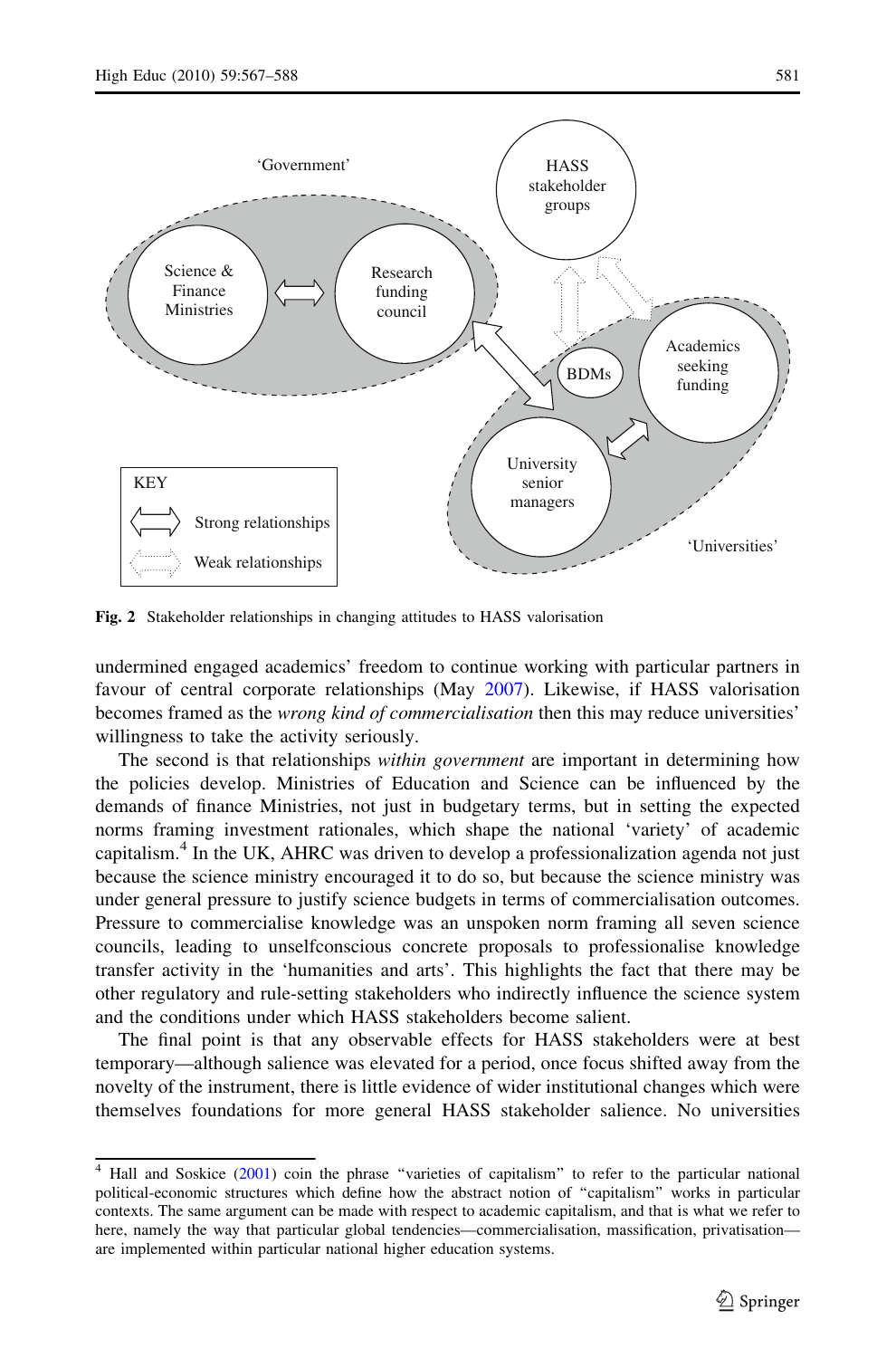<span id="page-15-0"></span>appointed community representatives to their boards, to better realise the potential highlighted through the particular policy activities. Nevertheless, some of these activities opened a 'window of opportunity' for more systemic change. If those opportunities could be consolidated in a more systemic manner, then it may be possible to realise some of HASS stakeholders' potential to be more salient to universities, and thereby improve the application of HASS to societal problems.

#### Discussion and concluding remarks

In this paper, we have been concerned with three fundamental questions:

- 1. Can a stakeholder approach conceptually illuminate why there are apparent problems with the valorisation of research in the humanities, arts and social sciences?
- 2. How do particular instruments work in practice when viewed from a stakeholder perspective?
- 3. What needs to be done differently in the light of these reflections in order to improve HASS valorisation in practice?

Our initial hypothesis was that HASS stakeholders have, because of their internal characteristics, failed to become salient stakeholders to universities, and therefore universities have paid little strategic attention to the valorisation of their HASS research base. Whilst there might be a lot of rhetoric around valorisation through engagement with community stakeholders, there is no evidence to suggest that community engagement has taken the step analogous to that taken by commercialisation. As Jongbloed et al. note ''the growing chorus over the role of universities as economic engines has elevated the debate beyond rhetoric and into the realm of policy action'' (2008, p. 313).

We observed temporary improvements in HASS stakeholders' salience, associated with short periods when universities appeared pressured or compelled by their main stakeholders. However, when the pressure receded, then stakeholders' interests drifted to the periphery of university concerns. How then to conceptualise these changes in terms of our stakeholder framework? The first remark is that it is not just stakeholders' direct salience to universities which is important—other leading societal/policy actors' perceptions are central in defining how salient universities regard HASS stakeholders.

This suggests the following process heuristic for how HASS stakeholders could become more salient. Some external bodies provided consistent pressure on universities to be more mindful of HASS stakeholders' concerns, helping anchor HASS stakeholders closer to the university. When a stakeholder set was temporarily brought closer into the university sphere of interest, other interventions consolidated the one-off, instrumental change into a more systemic shift, building that stakeholder into the university's governance networks. Rather than drifting away from the universities after the one-off intervention, network participation appeared to hold stakeholders 'closer' to the university (in terms of their salience) for a prolonged period of time. Stakeholders became part of a coalition collectively—if temporarily—important to the university. The case studies suggest at least four mechanisms which leading stakeholders deployed to change universities' attitudes to HASS stakeholders, including them in these salience coalitions:

1. providing long-term funding for projects involving community groups as significant partners in the research (CURA),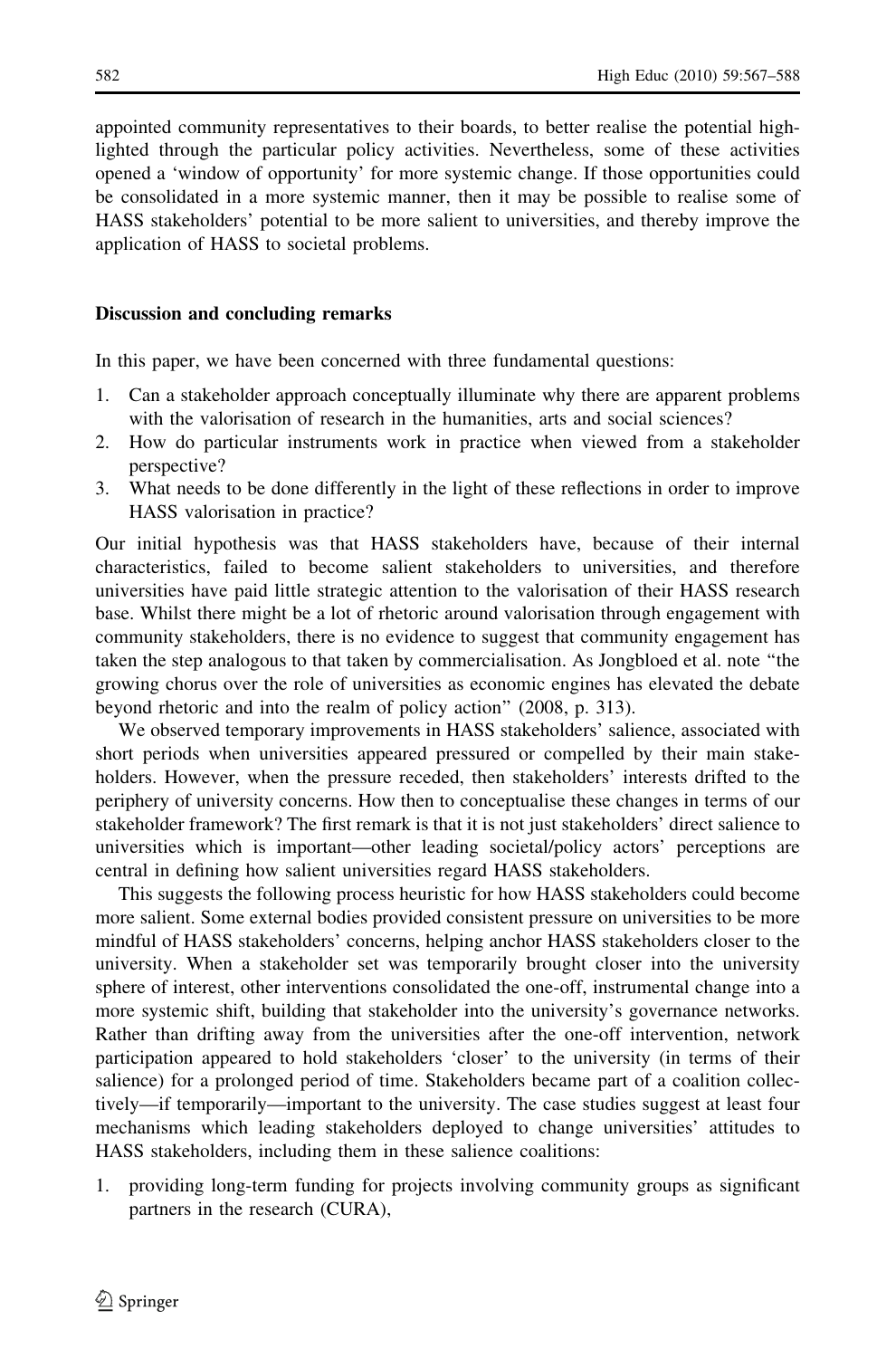- 2. providing the resources to professionalise university attempts to valorise HASS knowledges through business development managers and offices (AHRC),
- 3. encouraging universities to set valorisation as a strategic goal, and to open themselves up to being held to account to those missions (SFC), and
- 4. inviting HASS stakeholders to hold universities to account in terms of the overall institution impacts through valorisation activity.

However, this research also highlights the networked nature of salience, determined or framed by how other actors view HASS stakeholders. Salience is therefore an emergent property, defined through stakeholder relationships—not just between universities and HASS user groups—but also the wider networks and relationships which determine the societal valuation of university knowledge and valorisation activity. Figure [3](#page-17-0) uses the same salience framework as in Fig. [1](#page-4-0) to depict this dynamic network evolution. If more definitive stakeholders put pressure on universities to pay continued attention to the HASS stakeholders, then these weaker stakeholders may have a stronger and more durable position to respond to future valorisation opportunities.

Our main contribution in this paper is showing the value of using a stakeholder approach in higher education research, emphasising that university stakeholder relationships must be considered systematically, in the totality of the networks of relationships and connections in the HE system, and not merely bilaterally. This systemic nature has implications for the use of stakeholder theory in higher education research, for policy promoting valorisation, and for improving university valourisation performance. We conclude with a discussion of those areas.

The importance of systematic, multi-level stakeholder analysis

This paper asked whether stakeholder analysis was of value in understanding why HASS valourisation did not proceed smoothly. What the case studies have suggested is that a stakeholder conceptualisation is indeed useful in understanding how universities take decisions, and can explain HASS valorisation's low prioritisation within higher education. However, the mechanism that we have explored—'changing salience'—was too simplistic: the case studies suggested that it is not possible to simply increase stakeholders' salience for universities. Rather, their salience is constructed within wider networks of relationships. Analyses which are interested in understanding stakeholder salience as an explanation of changing university behaviour must therefore consider the wider systemic relationships and networks within which salience is defined.

The system can be represented as containing a number of nested levels. At the macrolevel, there are national systems, the variant of academic capitalism adopted, framing the hierarchy of universities' external stakeholders. At the meso-level, there are relationships between key government actors such as funding councils and the university sector, in which the HE system is funded in return for the delivery of outputs. At the micro-level, there are universities and agencies in specific contexts working to exploit the HASS knowledge base in tandem with community stakeholders. It is important in undertaking stakeholder research into HE to be clear which system level is being talked about. However, it is also important to respect the relationships between the levels of multi-level systems, and accept that norms and varieties of academic capitalism (higher levels) are constructed out of policy decisions and successful outcomes at the micro-level, and do not simply determine them (Geels [2002\)](#page-20-0).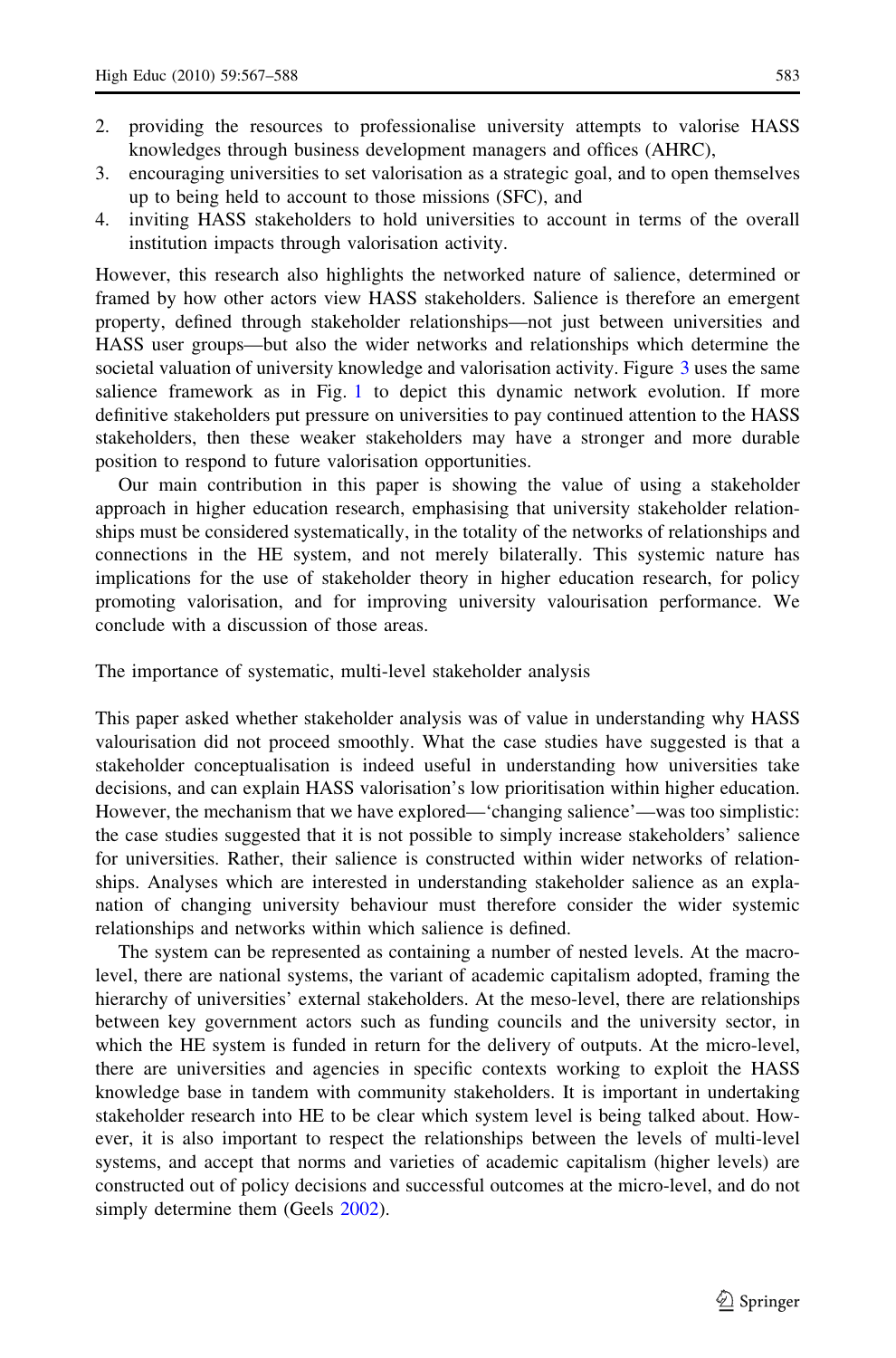<span id="page-17-0"></span>

Fig. 3 Short-term policies and longer term shifts in HASS valourisation

Systemic policies for HASS valorisation

This systemic and multi-level construction of stakeholder salience has important policy implications. The policies we explored aimed to directly increase salience primarily at the micro-scale, but when the interventions ended, then the macro-/meso- systemic tendencies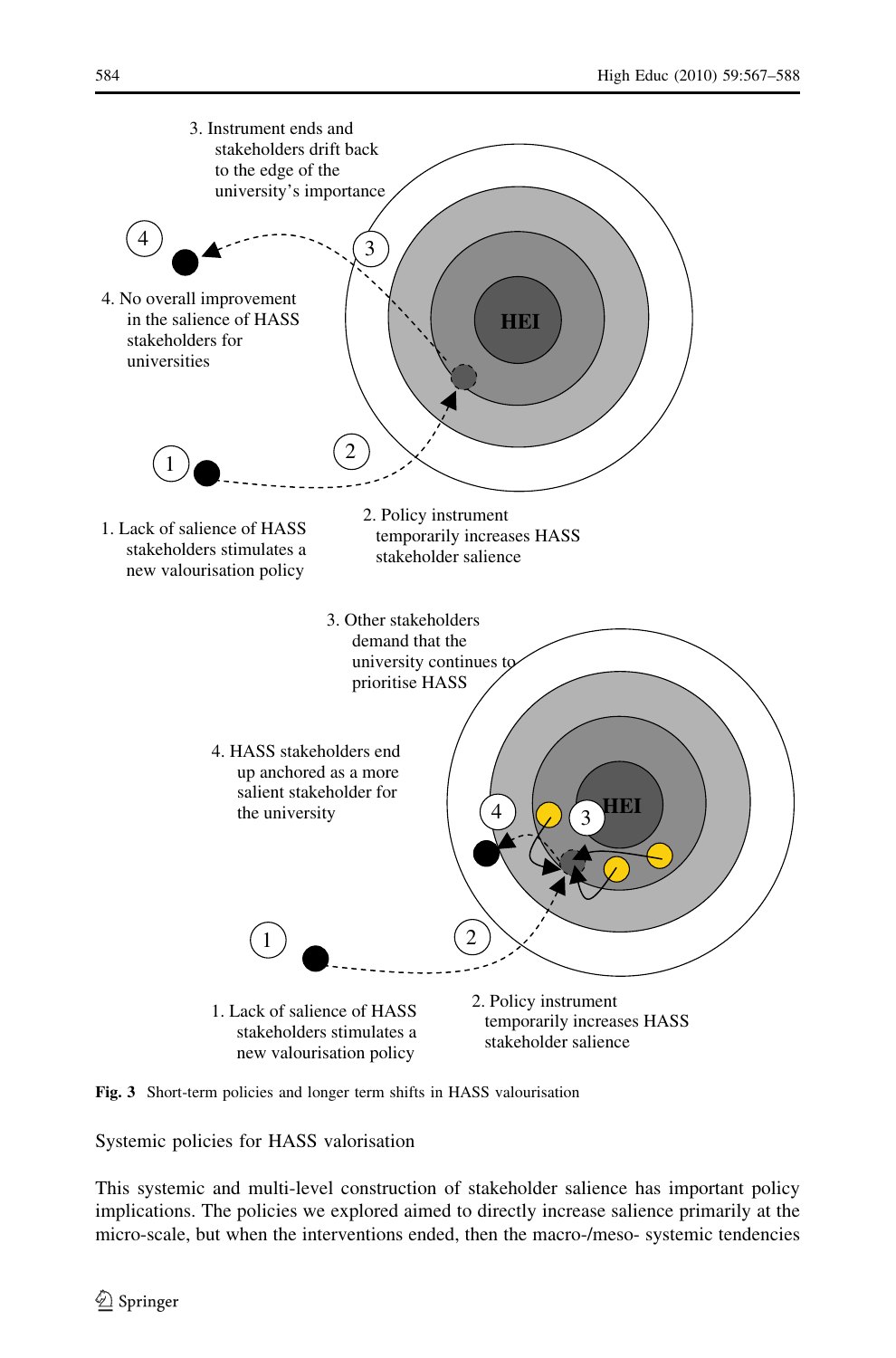reasserted themselves with the result that HASS stakeholders drifted to the periphery of university interests. If salience is constructed within higher education relationship systems, then macro- and meso-level changes are necessary to influence individual universities' (micro-scale) decisions to prioritise HASS valourisation. We identified four drivers at the micro- and meso-scales, which could initiate changes, and potentially concatenate into macro-level changes, namely university strategic changes, professionalization of HASS, making core research and teaching grants dependent on valorisation, and allowing HASS stakeholders to hold universities to account for their commitments. In Scotland, there some evidence of ''upscaling'', this concatenation—the fact that universities have found writing strategies (micro-) a useful process has led the funding council to frame cultural engagement as a core university activity. What we cannot demonstrate systematically are pathways for upscaling, how individual small policies can have larger impacts on relationships and policy styles of HE systems.

Taking a more systematic, multi-level approach to HASS valorisation as outlined above involves a significant effort from a wide range of the actors identified above, understanding and influencing the activities listed above, including universities, funding councils, sectoral organisations, community groups, academics, BDMs, BDM sectoral organisations, finance ministries, and science and education ministries. Platforms or intermediary organisation may well be necessary to bring these partners together, rebalancing universities' priorities towards valourisation, and promote a range of policies. This multi-scalarity of valorisation systems—building changes at the level of the discourse alongside sequences of small policy experiments—highlights the magnitude of the endeavour, perhaps also explaining why progress to date has been so patchy. It is important to stress that shifting towards a system which favours HASS valorisation is not 'all-or-nothing'. Systems evolve slowly: micro-changes may upscale, leading to more fundamental shifts in the particular flavour of academic capitalism. Likewise, unintended shifts in macro-governance systems and mesopolicy systems may reframe dominant discourses, unintentionally shifting particular groups' salience to universities.

#### Internal university shifts

The final element is the centrality of the university *qua* institution to these arrangements. Multi-level approaches in general always risk making actors seem powerless in the face of large and unchallengeable structures and systems (Law [2004\)](#page-20-0). The context for this paper is that universities cannot simply change their priorities unilaterally, but such changes happen within the context of universities' shifting relationships with other key stakeholders within national HE systems. But we have also found that universities themselves partly determine those relationships, both through their bilateral relationships with other system actors, and also through branch organisations such as Universities UK, the Association of Universities and Colleges of Canada or the (Dutch) VSNU. If HASS stakeholders' salience is constructed through university relationships with other actors, then those other actors will in turn be influenced by what universities (and branch organisations) say about the potential for HASS valorisation.

Indeed, the message emerging here is that the university itself must start to speak for these community stakeholders, and encourage government and other actors to imbue them with legitimacy, resources and urgency. Once that is done, the experience with entrepreneurial universities and business stakeholders (e.g. Clark [1998\)](#page-19-0) suggests that universities themselves will be willing to take HASS knowledge users much more seriously as research users, partners and ultimately stakeholders. This could potentially create a far more fruitful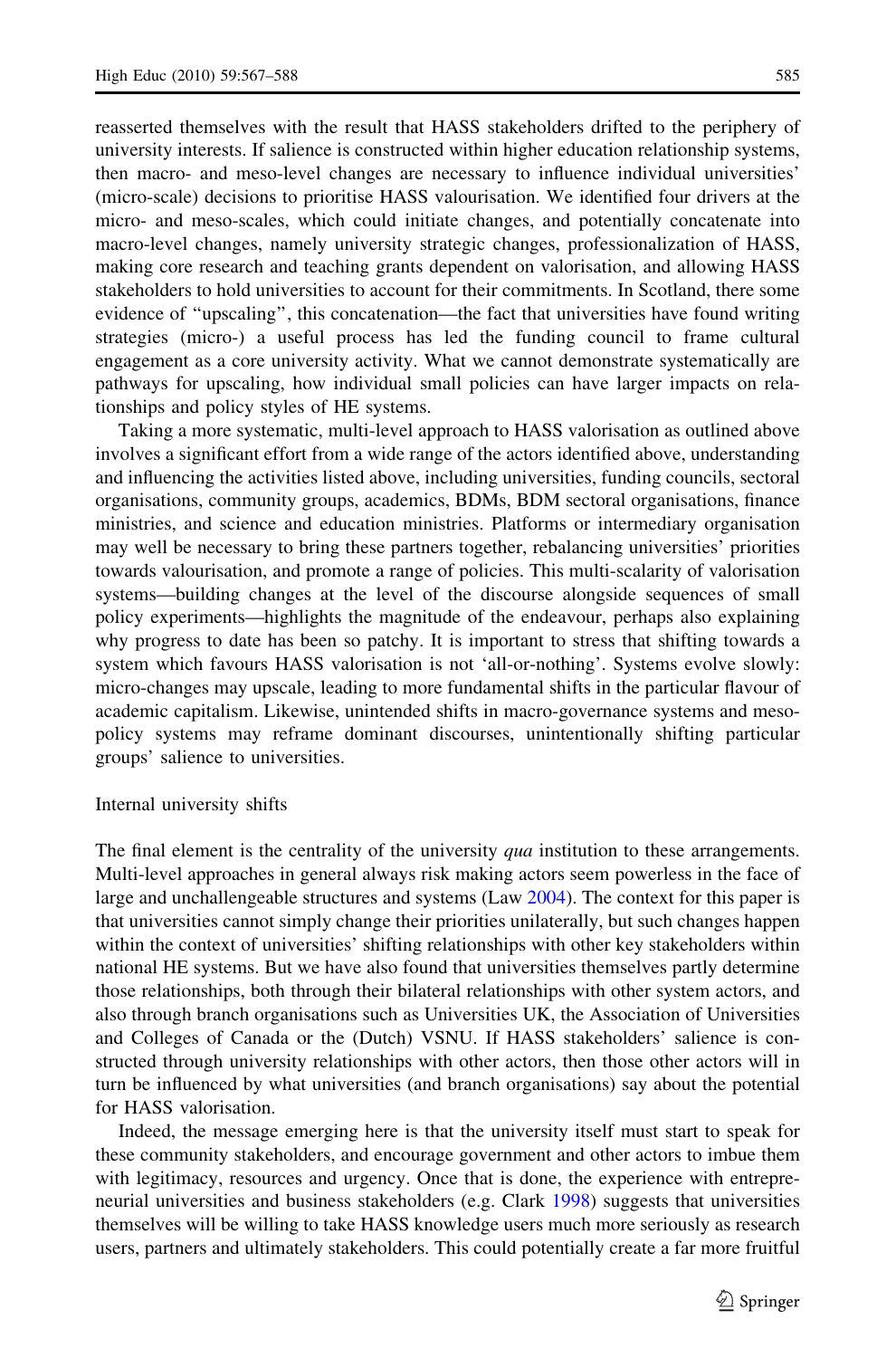<span id="page-19-0"></span>environment for the valorisation of HASS research, and help universities further to fulfil their promise to enrichen their host societies.

Acknowledgments This paper was prepared with the assistance of funding from a Visiting Research Fellowship at the Institute of Governance Studies at the University of Twente in the Netherlands, and as part of a Research Councils UK Academic Fellowship at Newcastle University. Earlier versions of this paper have been presented at a departmental seminar at the Center for Higher Education Policy Studies at the University of Twente, August 2007, and at the Consortium of Higher Education Research conference, September 2008. This paper also reports findings gathered within the framework of the research project ''Universities and community engagement'', funded by the UK Economic and Social Research Council along with the four UK funding councils. We would like to thank two anonymous referees for their comments which have been invaluable in revising the paper, and to the journal editor for their guidance through the review process. Any errors or omissions remain the responsibility of the authors.

Open Access This article is distributed under the terms of the Creative Commons Attribution Noncommercial License which permits any noncommercial use, distribution, and reproduction in any medium, provided the original author(s) and source are credited.

### References

Ackoff, R. L. (1981). *Creating the corporate future*. Chichester: Wiley.

- AHRC. (2006). AHRC's knowledge transfer plan. Swindon: AHRC. Available online at: [http://www.ahrc.](http://www.ahrc.ac.uk/images/4_97014.pdf) [ac.uk/images/4\\_97014.pdf](http://www.ahrc.ac.uk/images/4_97014.pdf).
- Allen, M. (1988). The goals of universities. Milton Keynes: Society for Research into Higher Education/ Open University Press.
- AUCC. (2002). Trends in higher education. Ottowa: Association of Universities and Colleges of Canada.
- AUCC. (2005). Momentum: The 2005 report on university research and knowledge transfer. Ottowa: Association of Universities and Colleges of Canada.
- AUCC. (2008). Momentum: The 2008 report on university research and knowledge transfer. Ottowa: Association of Universities and Colleges of Canada.
- AWT. (2007). Alfa en Gamma stralen—Valorisatiebeleid voor de Alfa-en Gammawetenschappen. Den Haag: Adviesraad voor het Wetenschaps-en Innovatiebeleid.
- Barnett, R. (Ed.). (1990). The idea of higher education. Buckingham: Society for Research into Higher Education; Open University Press.
- Barnett, R. (2000). Realising a compact for higher education. In K. Moti Gokulsing & C. DaCosta (Eds.), A compact for higher education. Ashgate: Aldershot.
- Barnett, R. (2003). Beyond all reason: Living with ideology in the university. Buckingham: Society for Research into Higher Education; Open University Press.
- Barrington Research Group Inc. (2004). Community-University Research Alliances (CURA) program: Analysis of data contained within the milestone and year 1 reports, prepared for the Social Sciences and Humanities Research Council.
- Baumunt, Z. (1997). Universities: old, new and different. In A. Smith & F. Webster (Eds.), The post-modern university? Contested visions of higher education in society. Milton Keynes: Open University Press.
- Benneworth, P. (2004). Regional science policy & instruments: An overview of British developments. In Report to the ''Strategy for Success'' scrutiny panel. Newcastle: CURDS.
- Benneworth, P. S. (2007). Leading innovation: Building effective regional coalitions for innovation. London: National Endowment for Science, Technology and the Arts.
- Bridgman, T., & Wilmott, H. (2007). Academics in the 'knowledge economy': From expert to intellectual? In A. Harding, A. Scott, S. Laske, & C. Burtscher (Eds.), Bright satanic mills: universities, regional development and the knowledge economy. Ashgate: Aldershot.
- Bryson, J. (2000). Spreading the message: Management consultants and the shaping of economic geographies in time and space. In J. R. Bryson, P. W. Daniels, N. Henry, & J. Pollard (Eds.), Knowledge, space, economy. London: Routledge.
- Burrows, J. (1999). Going beyond labels: A framework for profiling institutional stakeholders. Contemporary Education, 70(4), 5–10.
- Clark, B. (1998). Creating entrepreneurial universities. Organizational pathways of transformation. Oxford: Pergamon.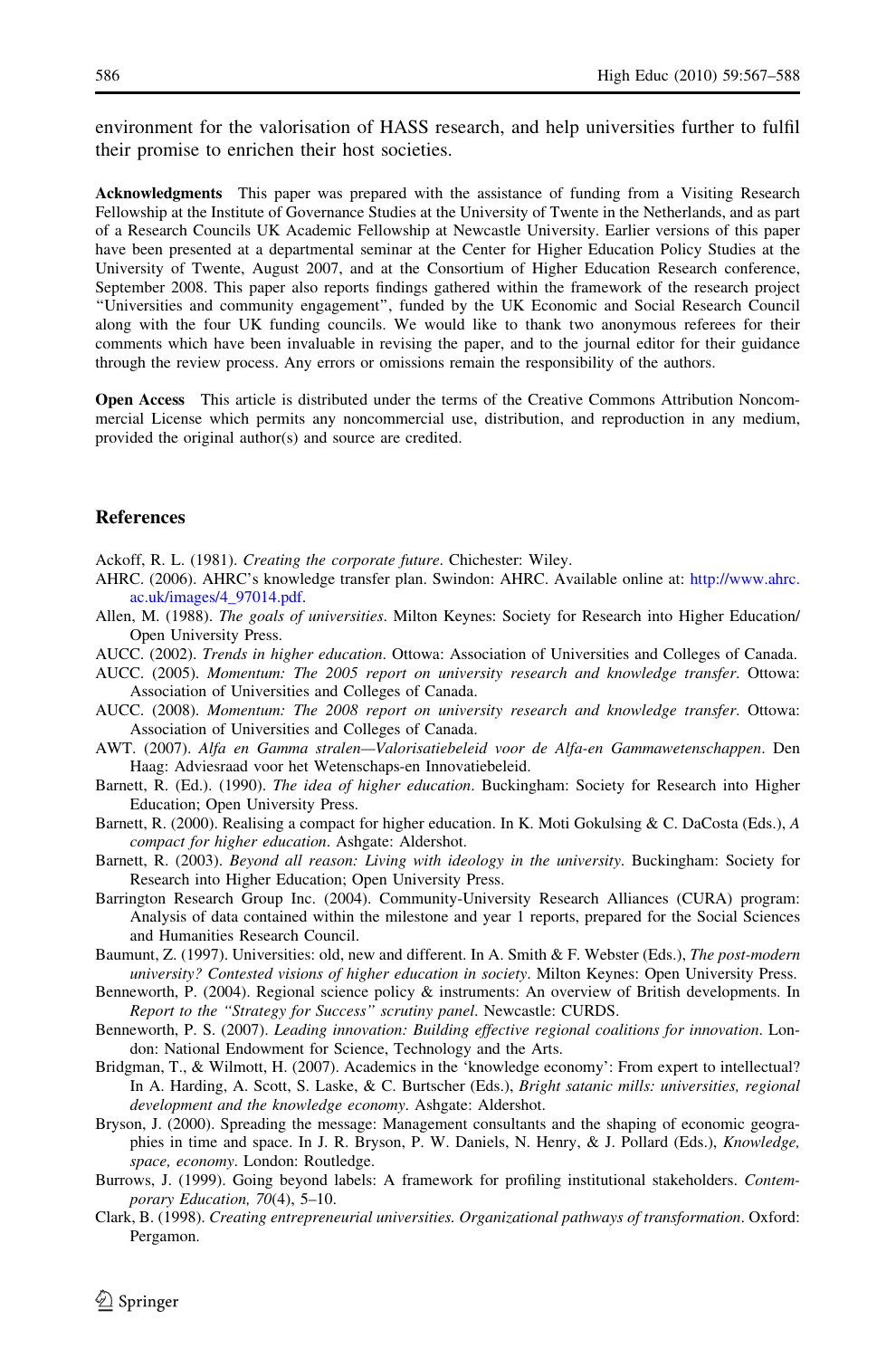- <span id="page-20-0"></span>Cohen, M., & March, J. (1974). Leadership and ambiguity: The American College President. New York, NY: McGraw Hill.
- Commission of the European Communities. (2003). The role of the universities in the Europe of knowledge COM(2003) 58 final.
- Community-University Institute for Social Research. (2004). Building community together: Community-University Institute for Social Research: present and future. Saskatoon: University of Saskatchewan.
- Daalder, H., & Shils, E. (1982). Universities, politicians and bureaucrats: Europe and the United States. Cambridge: Cambridge University Press.
- Department of Trade and Industry. (2000). Excellence and opportunity—A science and technology policy for the 21st century. London: The Stationary Office.
- Ernste, H. (2007). The international network university of the future and its local and regional impacts. In A. Harding, A. Scott, S. Laske, & C. Burtscher (Eds.), Bright satanic mills: Universities, regional development and the knowledge economy. Ashgate: Aldershot.
- Freeman, R. E. (1984). Strategic management: A stakeholder approach. Boston: Pitman.
- Gani, D. (2008). Knowledge exchange in Scotland: what are we learning. Paper presented to Association of University Research and Industrial Liaison Conference, Glasgow, Scotland, 10th October 2008.
- Geels, F. W. (2002). Technological transitions as evolutionary reconfiguration processes: A multi-level perspective and a case-study. Research Policy, 31(8–9), 1257–1274.
- Geiger, R. L. (1993). Research and relevant knowledge. Oxford: Oxford University Press.
- Greenwood, D. (2007). Who are the real problem-owners. In A. Harding, A. Scott, S. Laske, & C. Burtscher (Eds.), Bright satanic mills: Universities, regional development and the knowledge economy. Ashgate: Aldershot.
- Gummett, P. (2009). Effective policies for university/community engagement. Paper presented to excellence in engagement: Policies and practices for university-community engagement, KITE-ESRC Symposium, Newcastle-upon-Tyne, 22nd June 2009.
- Hall, P., & Soskice, D. (2001). Varieties of capitalism: The institutional foundations of comparative advantage. Oxford, UK: Oxford University Press.
- Hamilton, C., & Sneddon, N. (2004). Scoping study on cultural engagement and knowledge transfer in Scottish universities. Edinburgh: SHEFC.
- HEFCE. (2007). ''Funding higher education in England: How HEFCE allocates its funds'', HEFCE circular 20/2007. Swindon: Higher Education Funding Council for England.
- HEFCE. (2008). User-valued research in the Research Excellence Framework (REF): Background paper. In HEFCE and UniversitiesUK workshop. London, 31st October 2008.
- Hodgson, C., & Humphrey, L. (2007). ''Regional leadership in innovation policy: Scotland case-study'' NESTA research project case study report. Newcastle: IPP.
- Jawahar, I. M., & McLaughlin, G. L. (2001). Toward a descriptive stakeholder theory: An organizational life cycle approach. Academy of Management Review, 26(3), 397–414.
- Jones, R. (2007). New forms of research and knowledge production in Scotland: The discourse of knowledge transfer. Discourse, 28(1), 101–120.
- Jongbloed, B., Enders, J., & Salerno, C. (2007). Higher education and its communities: Interconnections, interdependencies and a research agenda. Higher Education, 56(3), 303–324.
- Jongbloed, B., & Goedegebuure, L. (2001). From the entrepreneurial university to the Stakeholder University. In Proceedings of the international congress on ''Universities and regional development in the Knowledge Society". Universitat Politècnica de Catalunya Barcelona, 12–14 November 2001.
- Kishchuk, N. (2003). Performance report: Phase 1 of the community university research alliances programme. Ottowa: SSHRC (Canada).
- Knowledge Transfer and Innovation Group. (2008). ''Minutes of joint meeting of KTIG and Scottish funding council research and knowledge transfer committee'', RKTC-KTIG/O8Min1. Edinburgh: SFC.
- Law, J. (2004). And if the global were small and noncoherent? Method, complexity, and the baroque. Environment and Planning D: Society and Space, 22(1), 13–26.
- Marginson, S. (2007). University mission and identity for a post post-public era. Higher Education Research and Development, 26(1), 117–131.
- May, T. (2007). Regulation, engagement and academic production. In A. Harding, A. Scott, S. Laske, & C. Burtscher (Eds.), Bright satanic mills: Universities, regional development and the knowledge economy. Ashgate: Aldershot.
- McNaughton, T. (2008). Technology commercialisation and universities in Canada. In OECD (Ed.), Entrepreneurship and higher education. Organisation for Economic Co-operation and Development: Paris.
- Metrics Expert Group. (2006). Use of research metrics in the arts and humanities. A report to the Arts and Humanities Research Council and the Higher Education Funding Council for England.